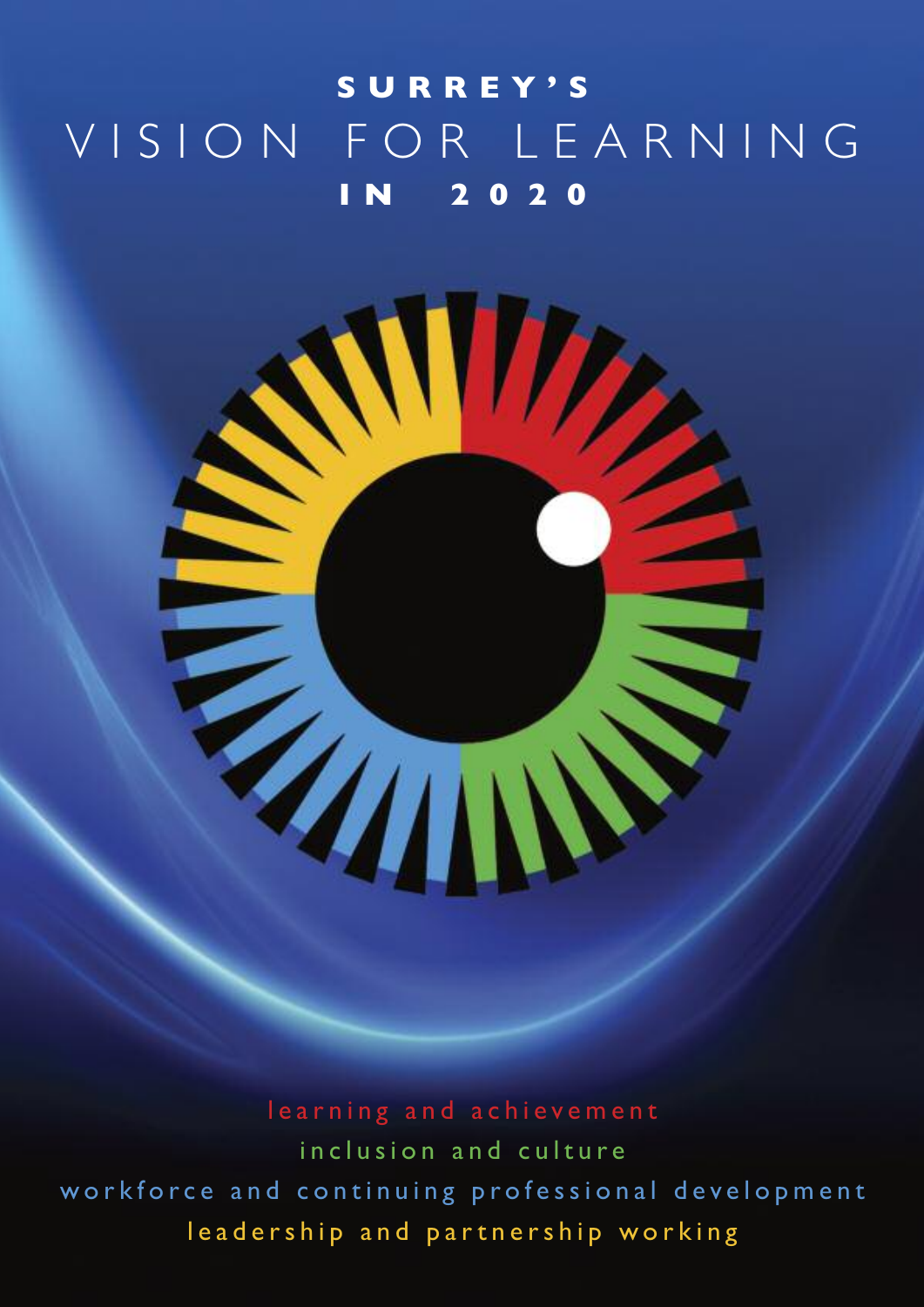Surrey's Vision for Learning is one where every child and young person contributes and achieves more than they thought possible



The programme of work to develop this vision was managed by Surrey County Council Strategy and Policy Projects Service on behalf of the learning community.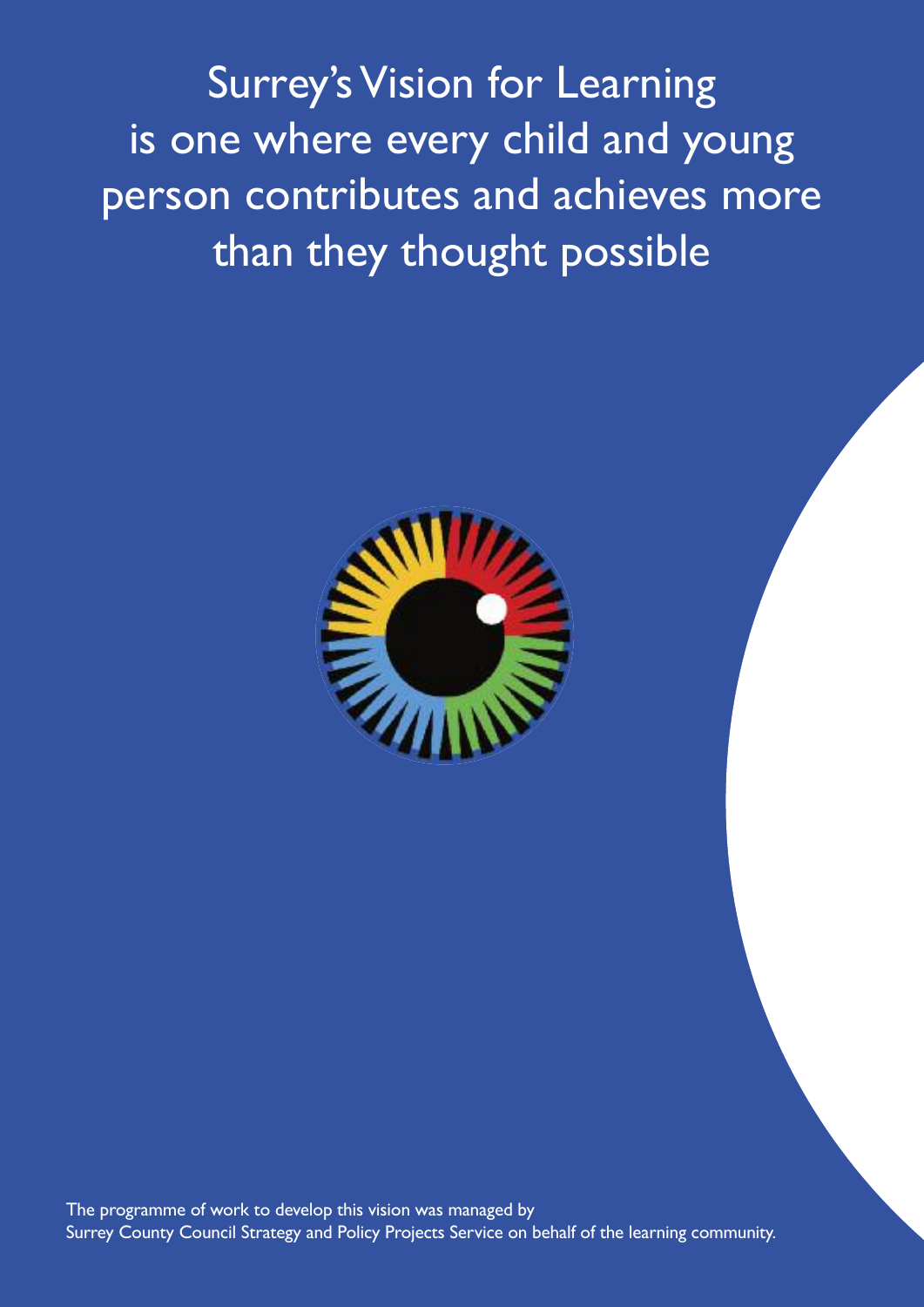### **S U R R E Y ' S** V I S I O N F O R L E A R N I N G **I N 2 0 2 0**

### **C** ontents

|                                                   | Page            |
|---------------------------------------------------|-----------------|
| <b>Foreword from Executive portfolio holder</b>   | $\mathbf{2}$    |
| Surrey's approach to developing a vision          | 4               |
| <b>Understanding this document</b>                | 5               |
| <b>Vision and values for learning in Surrey</b>   | 6               |
| <b>Values</b>                                     | 8               |
| Learning and achievement                          | $\overline{10}$ |
| Inclusion and culture                             | 12              |
| Workforce and continuing professional development | 4               |
| Leadership and partnership working                | 16              |
| <b>From vision to action</b>                      | 18              |
| <b>Organisations endorsing the vision</b>         | 19              |
| <b>Glossary</b>                                   | 20              |
| <b>Learning in Surrey 2008</b>                    | 22              |
| <b>For further information</b>                    | 24              |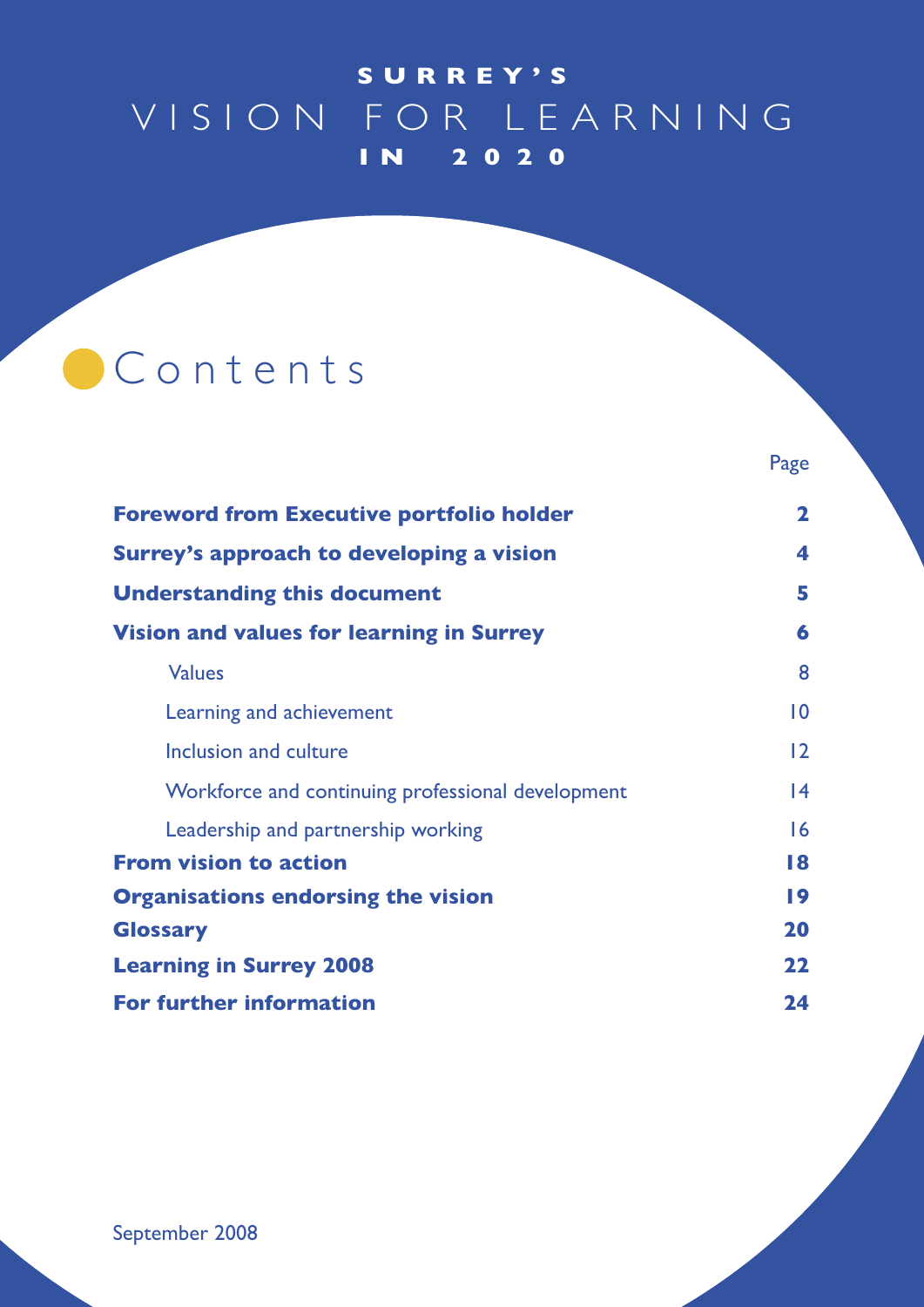

### Oportfolio holder

I was delighted to be appointed the Executive Member for Schools, Children and Youth Services in May 2008 and have a strong personal affinity with this portfolio. I began my own career as a teacher and my wife too was a teacher. I am absolutely of the view that the learning experience we offer our children and young people will have a profound and lasting impact upon their life opportunities.

Surrey's vision has been created by and belongs to Surrey's learning community. That includes young people themselves, their families, learning providers such as teachers, tutors, workplace providers and organisations that provide the necessary resources and support such as the County Council.The vision has been based on a comprehensive programme of engagement with the learning community and with young people and is intended to provide a common sense of direction for providers and partners in Surrey, a challenge to move from 'good to great', and a touchstone for future policy and strategy development.

Together with the core learning values of confidence, care, creativity and collaboration, theVision for Learning will inform our ethos and thinking about learning in Surrey. It clearly sets out the direction we wish to take in Surrey in the medium to long term and will form the basis of a rolling three-year action plan to ensure that we stay on track.This will focus on areas for improvement and development that we agree should underpin partnership working. It will also form the basis of our discussions with central government departments, in particular in shaping our capital investment programme in Surrey and in our Local Area Agreement with government.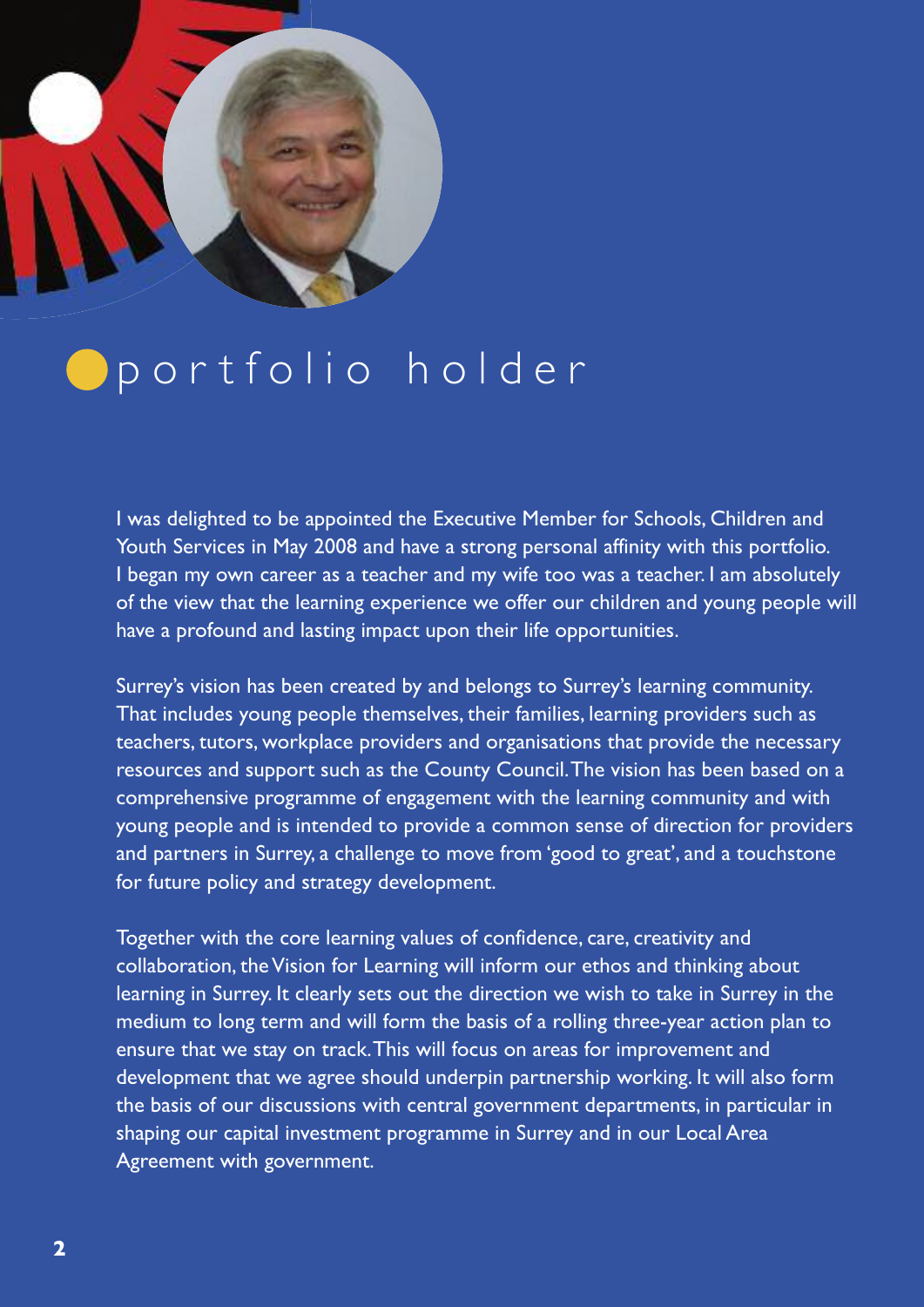



John F Kennedy

In my role as Chairman of the Learning Strategy Programme Board I will act as the guardian of the vision on behalf of Surrey. As Executive Member I will ensure that the County Council continues to exercise its key role in providing leadership and support to partners in delivering quality learning for all children and young people in an increasingly demanding environment.

I believe Surrey is already a great county for children and young people to start their lives.This vision is the basis for making it even better. I look forward to working with members of the learning community to achieve this together.

Ha J. Spation

**Peter Martin Executive Member for Schools, Children and Youth Services**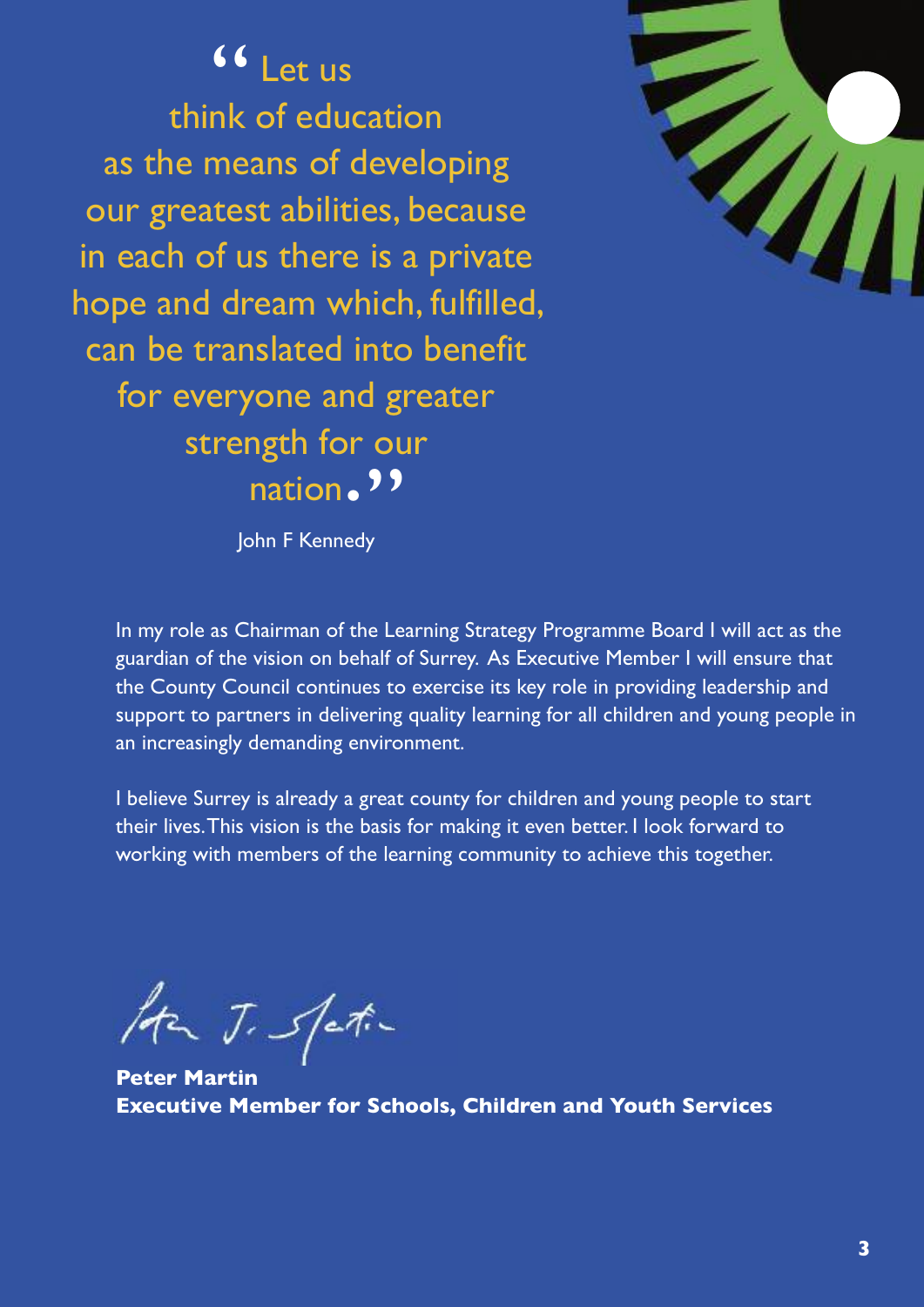# Surrey's approach to d e v e l o p i n g a v i s i o n

Surrey's Vision for Learning in 2020 is set out in this document on pages 6-17. It is based on extensive analysis of current learning provision and the challenges facing Surrey together with a comprehensive programme of stakeholder engagement involving over 700 participants.

It is an aspirational vision that will drive the medium and long term learning agenda in Surrey until 2020 and beyond.

The vision serves to provide:

- **a common sense of direction for learning providers and partners in Surrey**
- **a challenge to move learning from 'good to great'**
- **a touchstone for future policy and strategy development.**

This document also sets out how partners will work together and ensure delivery of the vision (page 18). A second linked document will set out a three-year rolling programme of improvement and development that partners will have agreed. Alongside this will be the existing policies and strategic plans that also contribute to and support learning in Surrey.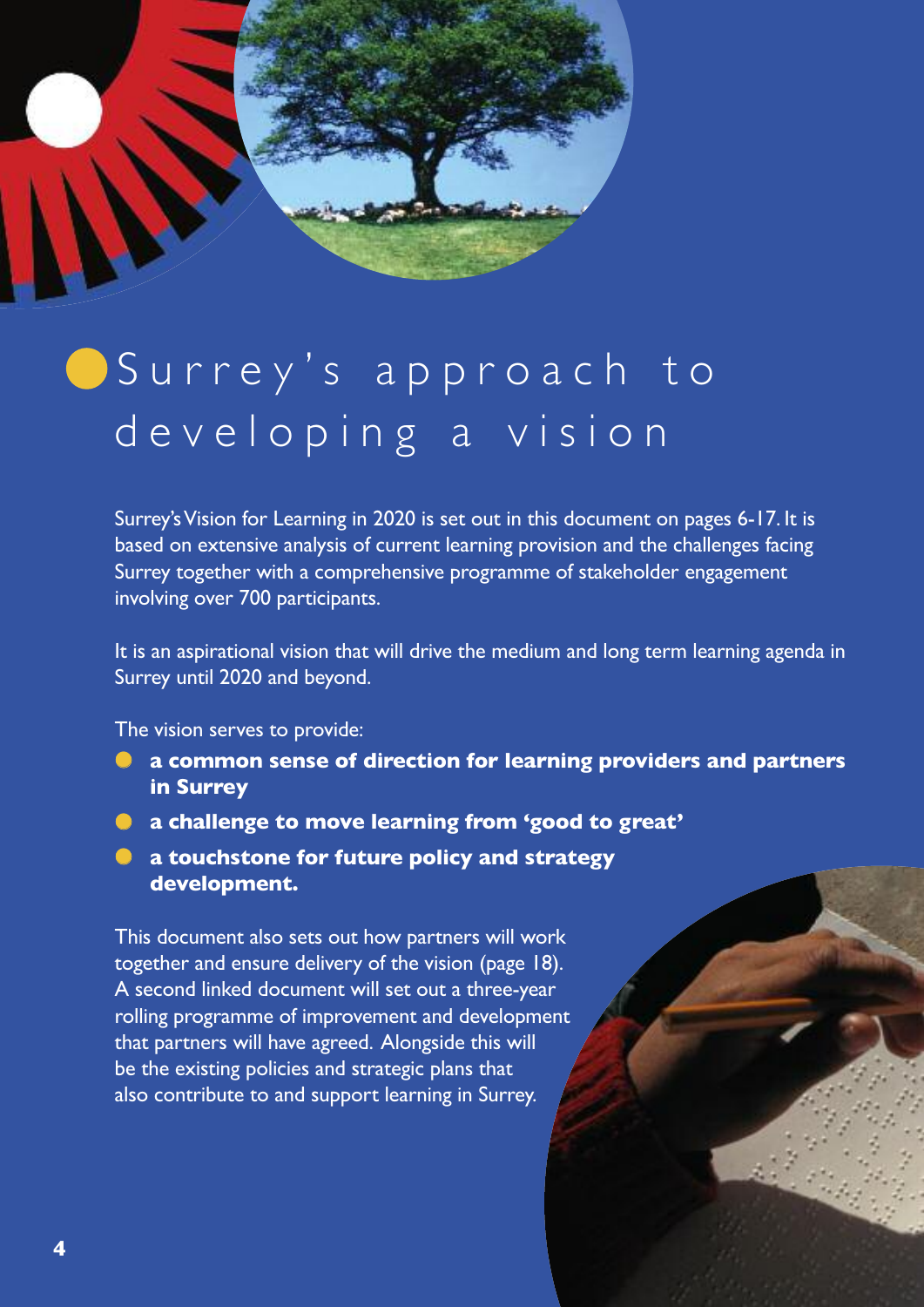

# OUnderstanding this d o c u m e n t

**Pages 6-7** set out a summary of the vision.

**Pages 8-9** describe the values underpinning the vision.

**Pages 10-17** present the vision under four key themes that are based upon the aspirations and concerns that people expressed during the debate about what learning should look like in 2020.

For each key theme there are three headline outcome indicators that have been selected to best measure overall progress towards the vision. Each indicator will be broken down into sub-groups, for example children and young people in receipt of free school meals, 14-19 network areas and confederations.A wide-ranging package of other indicators will also sit behind these key measures.

Finally, contained within this document, are quotes from young people, parents, head teachers, governors and businesses in Surrey who were consulted during the development of the vision.

**Page 18** outlines how the vision will be realised in Surrey.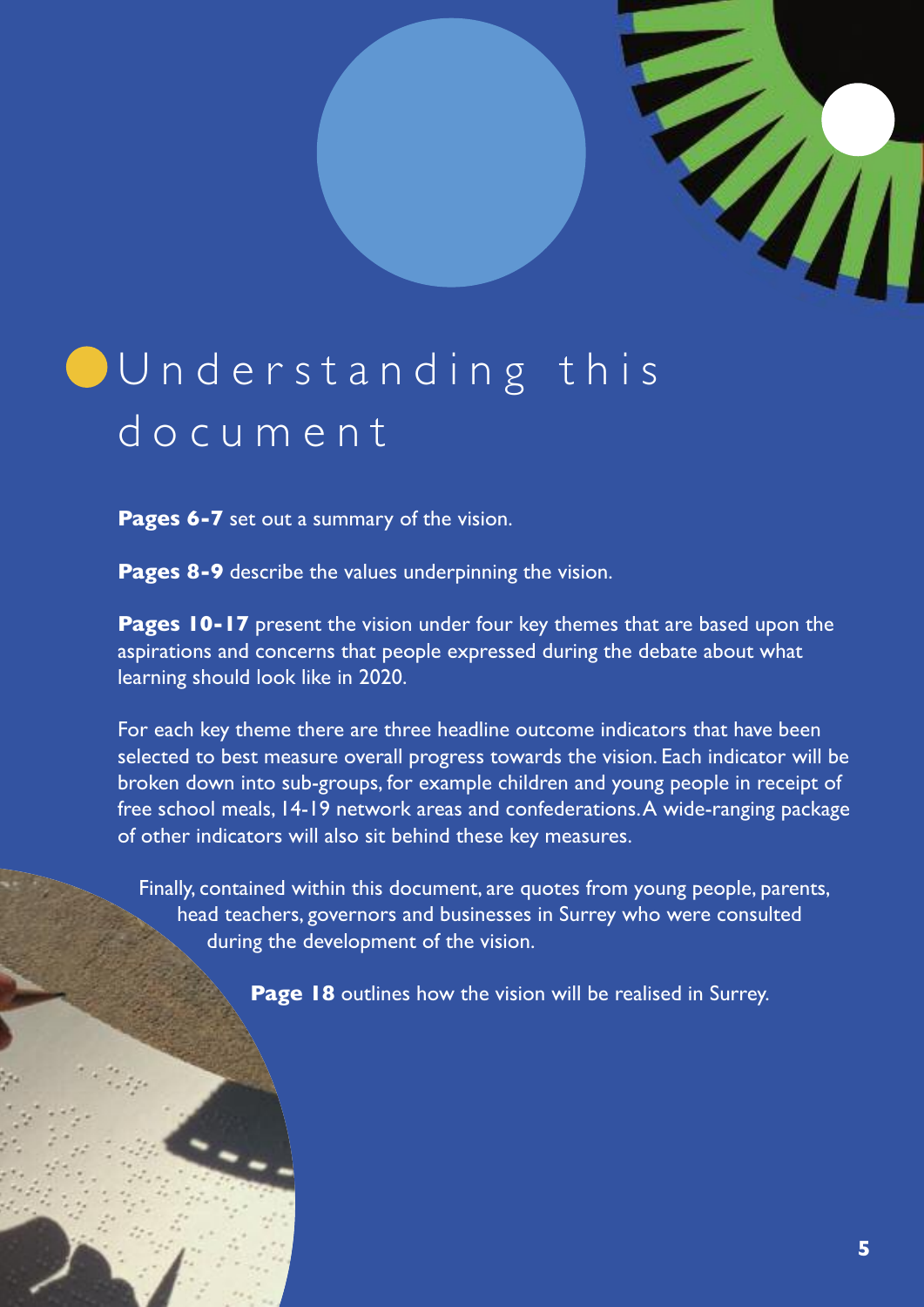

# **O** Vision and values for learning in Surrey

#### **Surrey's Vision for Learning is one where every child and young person contributes and achieves more than they thought possible.**

Surrey has a diverse and distinctive character and is a good place to learn and be educated. Many of our learning establishments are amongst the best in the country and consistently maintain high standards for their children and young people. The county also faces challenges, particularly in ensuring vulnerable children and young people achieve their full potential.

TheVision for Learning in Surrey recognises the challenges and seeks to build strongly on its achievements for the future. At its heart it has the key values of

#### **confidence, care, creativity** and **collaboration**.

The focus of the vision is on high quality provision for every individual child and young person, excellent professional development of its workforce, and strong partnership working and leadership across the county.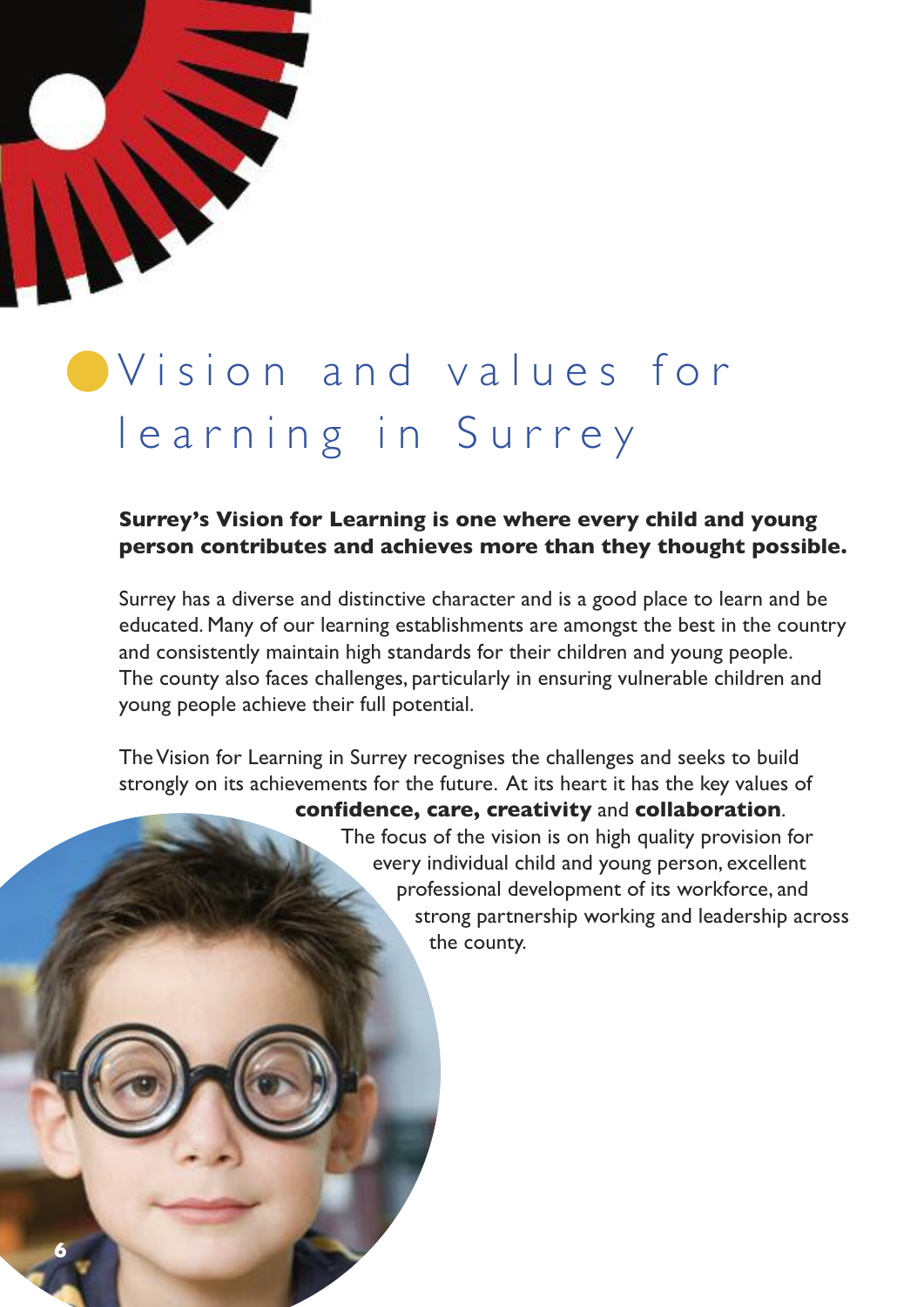

### **Summary of the four themes**

There are four key themes to the Vision for Learning (set out in detail on pages 10-17), these are summarised as follows:

#### **Learning and achievement**

Children and young people in Surrey will develop well-rounded life skills, a strong desire for lifelong learning and be very well prepared for work in a global economy. Every child and young person will be entitled to a personalised learning programme to make the most of his or her ability. Children and young people will learn in an exciting and innovative array of styles and settings.

#### **Inclusion and culture**

Partners will work together to deliver excellent provision for all children and young people. Barriers to learning will be creatively addressed so that all achieve to their full potential. Centres of learning will provide imaginative and well planned extended services for families. Inclusion and diversity will be valued.

#### **Workforce and continuing professional development**

The high quality of Surrey's learning provision will be rooted in attracting and retaining the best professionals. Surrey will be acknowledged as a leader in the professional development of its learning workforce. Creative succession planning will inspire talented professionals to become senior leaders.

#### **Leadership and partnership working**

TheVision for Learning in Surrey will provide a common sense of direction among partners. It will enable them to embrace change and engage effectively with government at all levels. Parents, children and young people will play a key role in decision-making, and in the delivery of high quality learning across the county.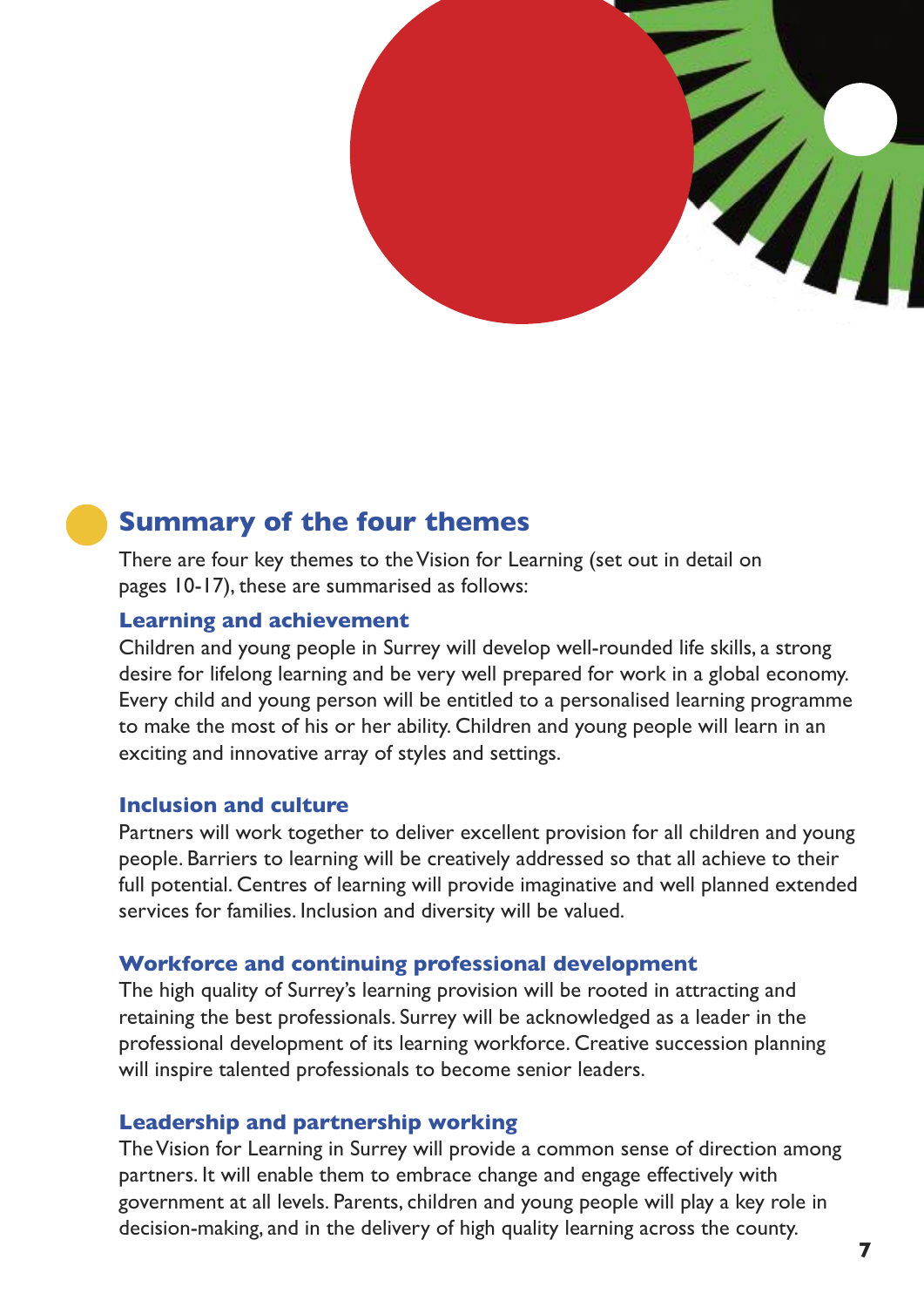

We should be creating a learning culture for children and young people in Surrey schools " .

Surrey Governor

### **Values**

The vision is underpinned by four key values that define our ethos and ways of working.

#### **Confidence**

- **A county that is positive about acting in the best interests of all learners.**
- **A county that understands its distinctive learning issues and is bold enough to challenge and take risks to deliver what it believes is important.**
- **A county where learners develop confidence and the skills for work and lifelong learning.**

#### **Care**

- **A learning community where every individual feels safe, is safe and the rights and views of all are respected.**
- **A community where partners are committed to the Vision and take responsibility for delivering high quality learning.**
- **A community in which young people develop a strong sense of local, national and international citizenship, caring for others and for the environment.**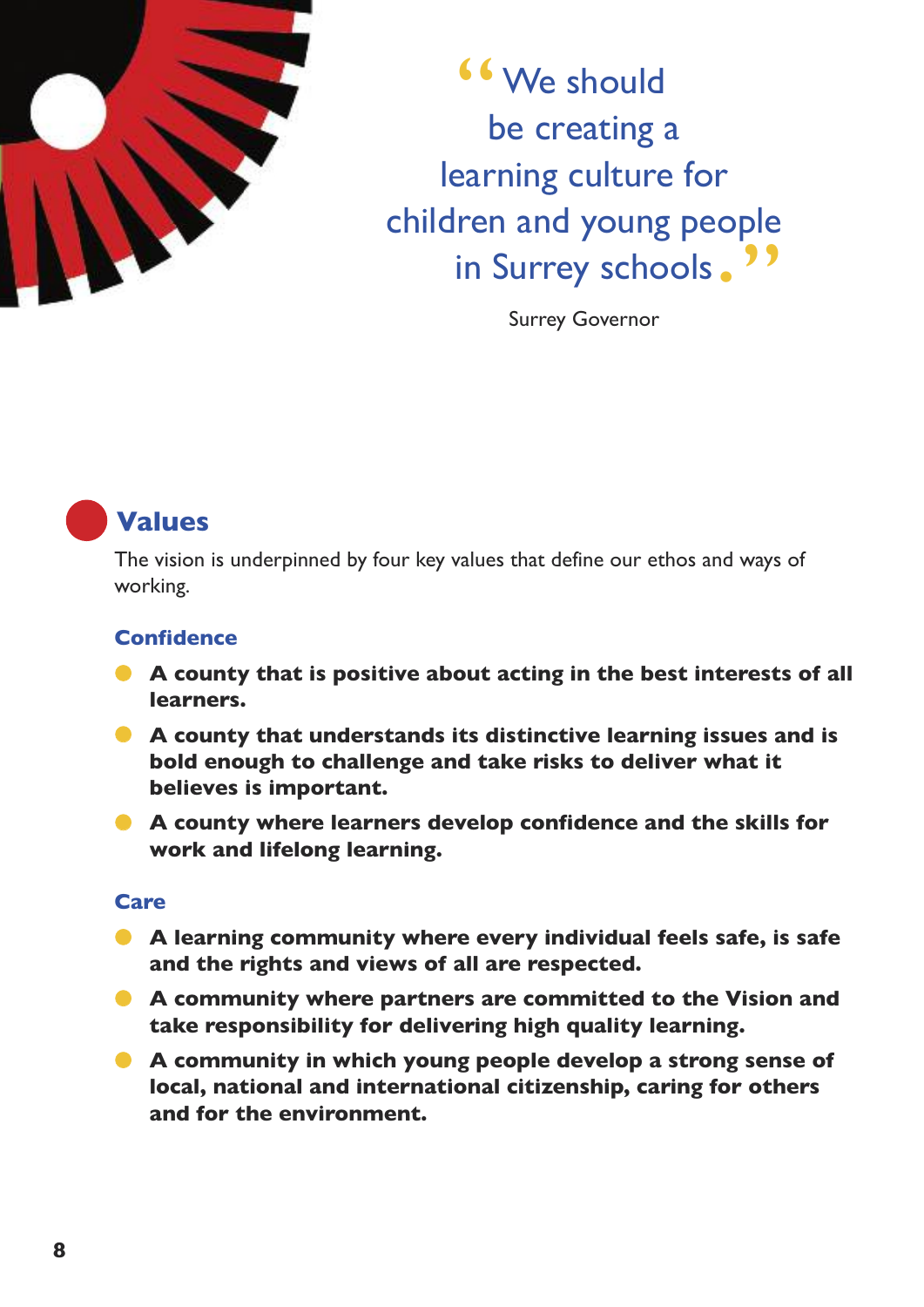

#### **Creativity**

- **A learning community where individuals and organisations are encouraged to be innovative and responsive.**
- **A community that uses resources effectively to overcome obstacles.**
- **A community that continues to be at the forefront of learning practice.**

#### **Collaboration**

- **A county in which partners come together to support children and young people in their learning.**
- **A county where we listen as partners, develop a shared understanding of priorities and work together to shape the future and create great learning opportunities.**
- **A county where children and young people learn the importance of working together as well as individually.**

Pages 10-17 set out the four themes of the Vision for Learning in more detail. **9**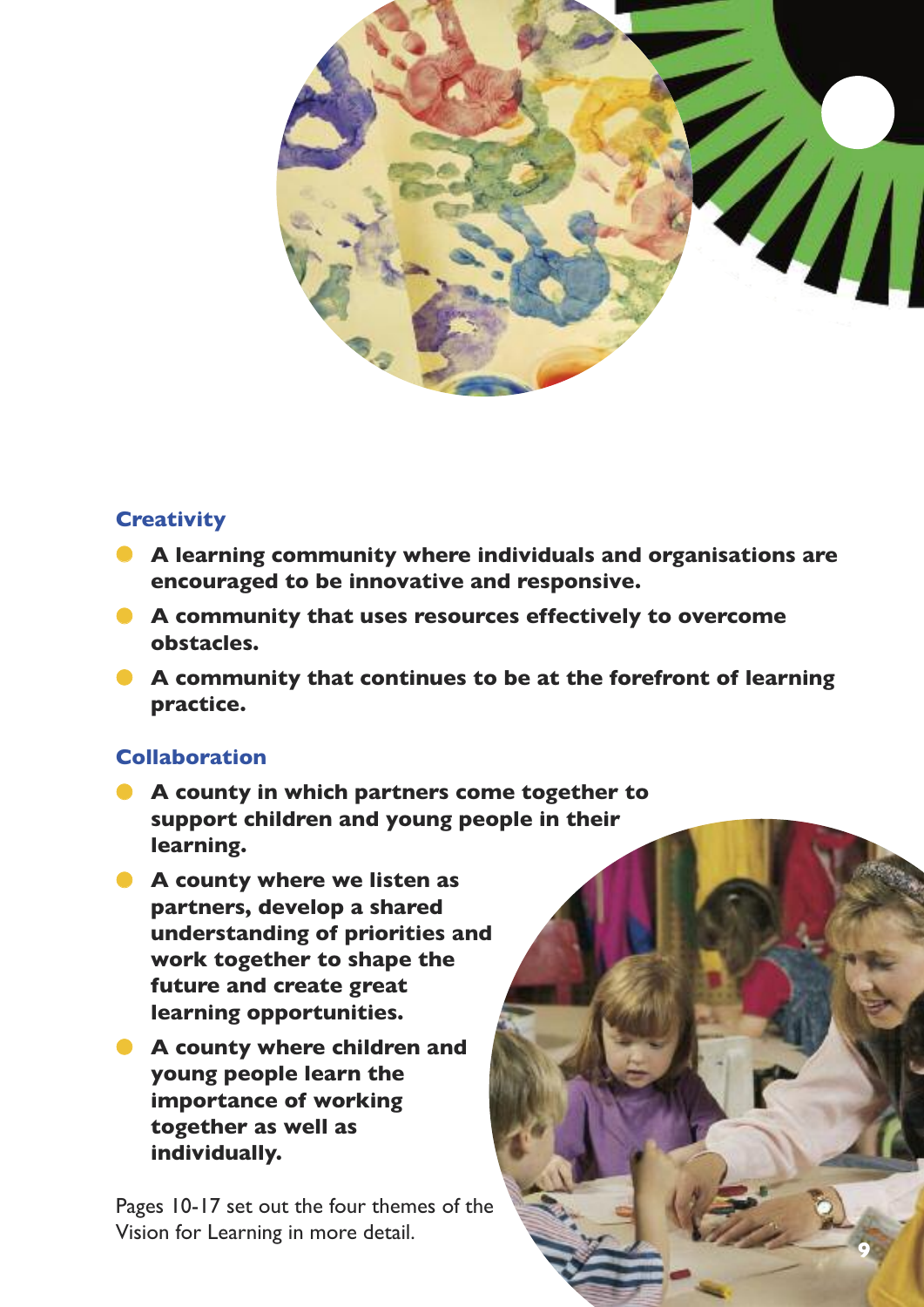

I'm learning so much by working on the cars, it really helps you to understand the theory when you get to do things in practice ( .<br>.,<br>.

Student

# L e a r n i n g a n d a c h i e v e m e n t

Children and young people in Surrey will develop a well-rounded set of life skills, a strong desire for lifelong learning and be prepared positively for work in a global economy.

All will progress very well through their education and training from early years, through primary and secondary phases and on to colleges and work-based learning. Partners are ambitious for children and young people to become active and involved members of society.

Every child and young person will be entitled to a personalised learning programme, which makes the most of his or her potential. Partners will work together to find innovative ways to provide mentoring, ensuring that children and young people get the greatest benefit from the wide range of group and individual learning opportunities available. Children and young people will sustain their good progress during transition between different phases and settings.

> As the traditional idea of accessing the curriculum evolves, children and young people in Surrey will learn in an exciting array of styles and settings.Tried and tested learning practice will be celebrated and built upon, harnessing technological advances and extended services. Surrey will have the confidence to develop measures of success that reflect this diversity and the aspiration that Surrey has for every child and young person.These measures will be recognised by employers and learning institutions nationally and internationally.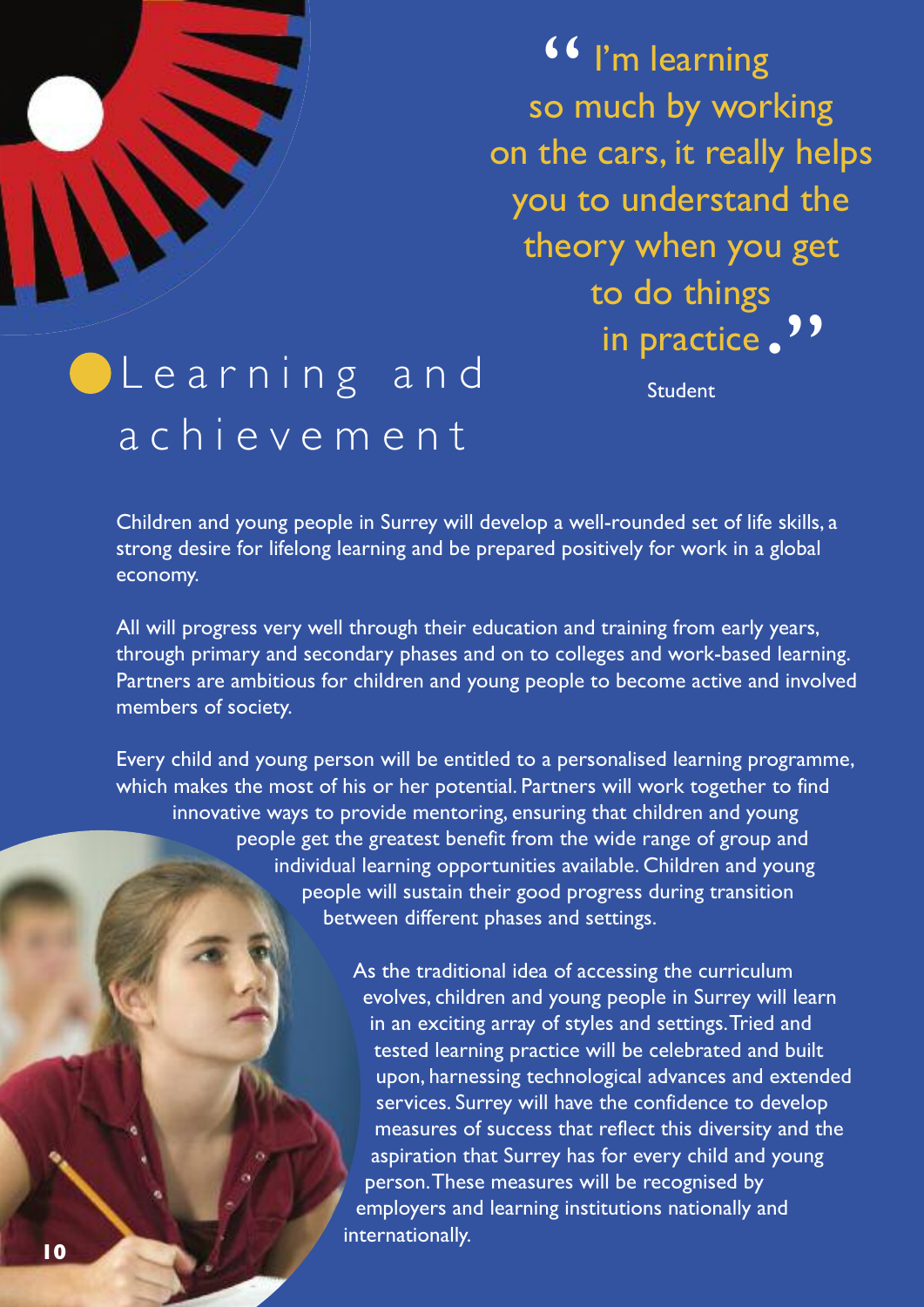

All parents, children, young people and employers will be well informed about and be given fair and open access to learning.They will work with learning professionals to develop an understanding of shared expectations and responsibilities. Surrey will overcome the challenges of providing full access to a broad curriculum and training opportunities within and beyond the learning day. Learning establishments in Surrey will work with the independent, voluntary and business sectors to deliver exciting programmes of learning opportunities in a range of settings. These will include vocational, enterprise, voluntary, cultural, sport and international learning experiences.

### **Indicators**

**Number of young people in education, employment and training**

**Young people achieving Level 2 or 3 qualifications by age 19**

**This indicator is still under development but will be related to Children and Young people's sense of engagement in centres of learning and the wider community**

> Learning should be about preparing an individual child for an independent<br>Cuture life future life 66<br>ho el<br>•

> > Surrey learning professional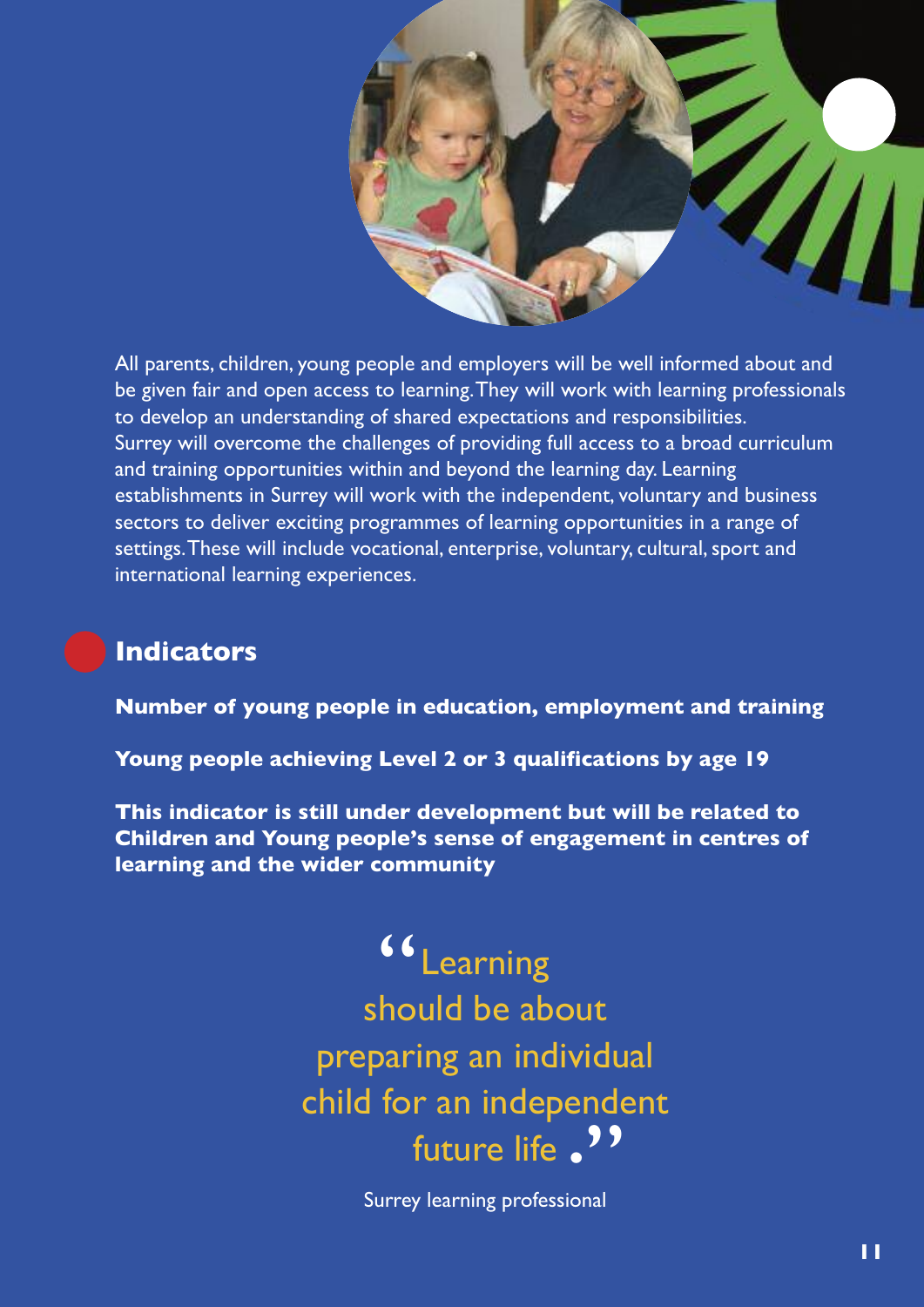

 $\frac{1}{2}$ a good school for<br>every child • We should be aiming to provide every child

Surrey Governor

### **O**Inclusion and culture

Partners will work together to deliver excellent provision for all children and young people. Barriers to learning will be addressed and overcome so that everyone can achieve their full potential.There will be high expectations for achievement especially for vulnerable children and young people.

Centres of learning will be at the heart of their communities.They will provide imaginatively planned extended services for parents, children, young people and adults in their local area.The centres will be outward looking and an integral part of the wider community.They will play an important role in promoting community cohesion and positive impacts on the environment.

Inclusion and diversity will be valued and centres of learning will positively involve all children and young people from their local community. Partners will be committed to ensuring that the emotional, social and physical needs of children and young people are fully met. All children and young people who are vulnerable or have additional needs will be well supported to achieve more than they thought possible. Early intervention and inclusion will be the norm.

There will be a strong culture of support, guidance and inclusion for children, young people and parents. Partners will work creatively and consistently to ensure there is both a wide range of provision for everyone and to significantly reduce the number and impact of exclusions. Children, young people and their families will be able to access services promptly in times of need or crisis.

Learning environments over the coming years will be designed to inspire, encouraging positive behaviour and high achievement.Within this environment a culture of open communication and mutual respect will be secured between learning professionals, children, young people and their families.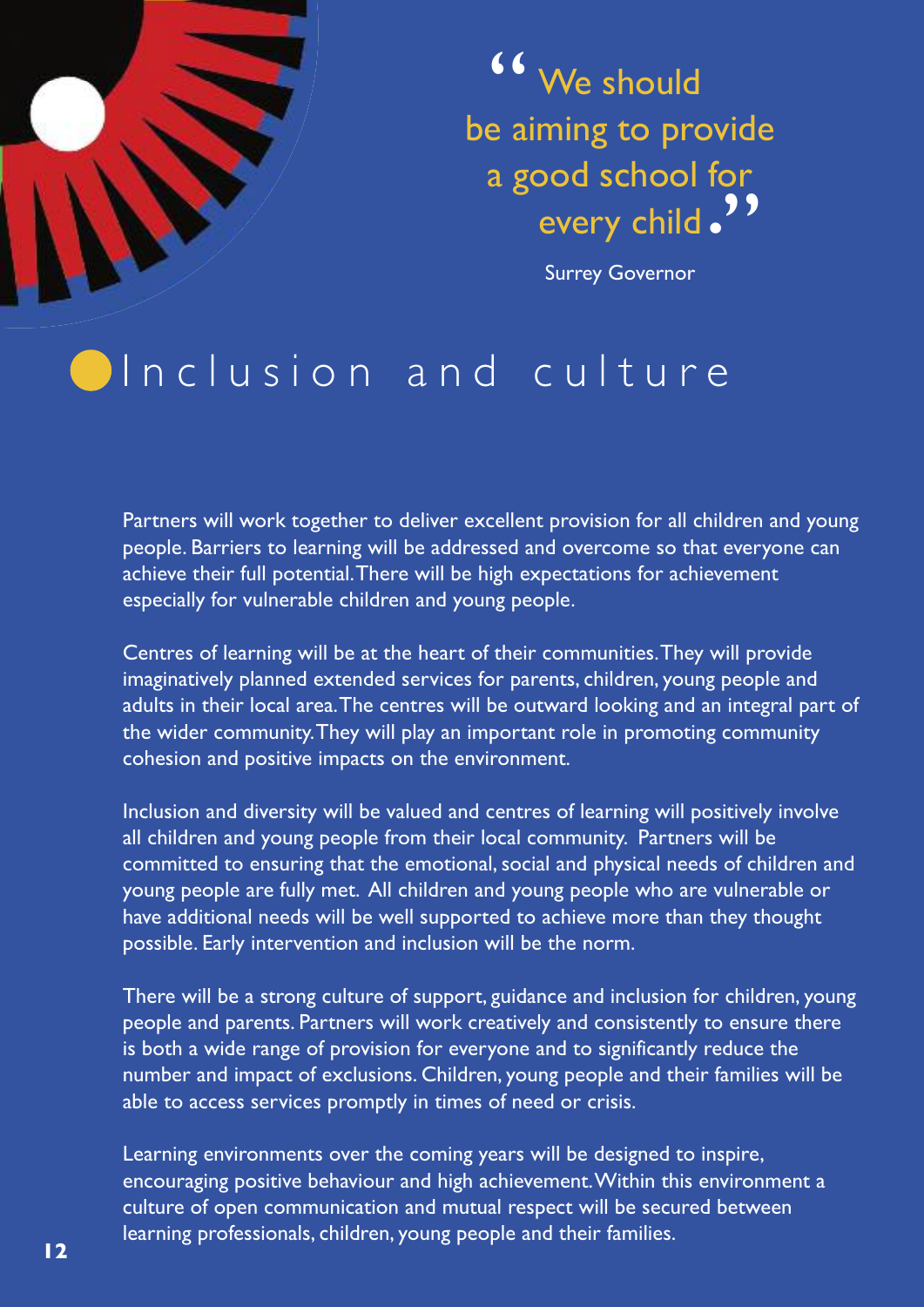

#### **Indicators**

**Levels of achievement of vulnerable children and young people**

**Children and young people attending centres of learning**

**Children and young people enjoying and feeling safe at their place of learning**

It is the purpose of education to take each child as far as possible along the path of life and to support them in realising the opportunities<br>35 Abevarise as they arise ( .u<br>●

Technical Director, Surrey company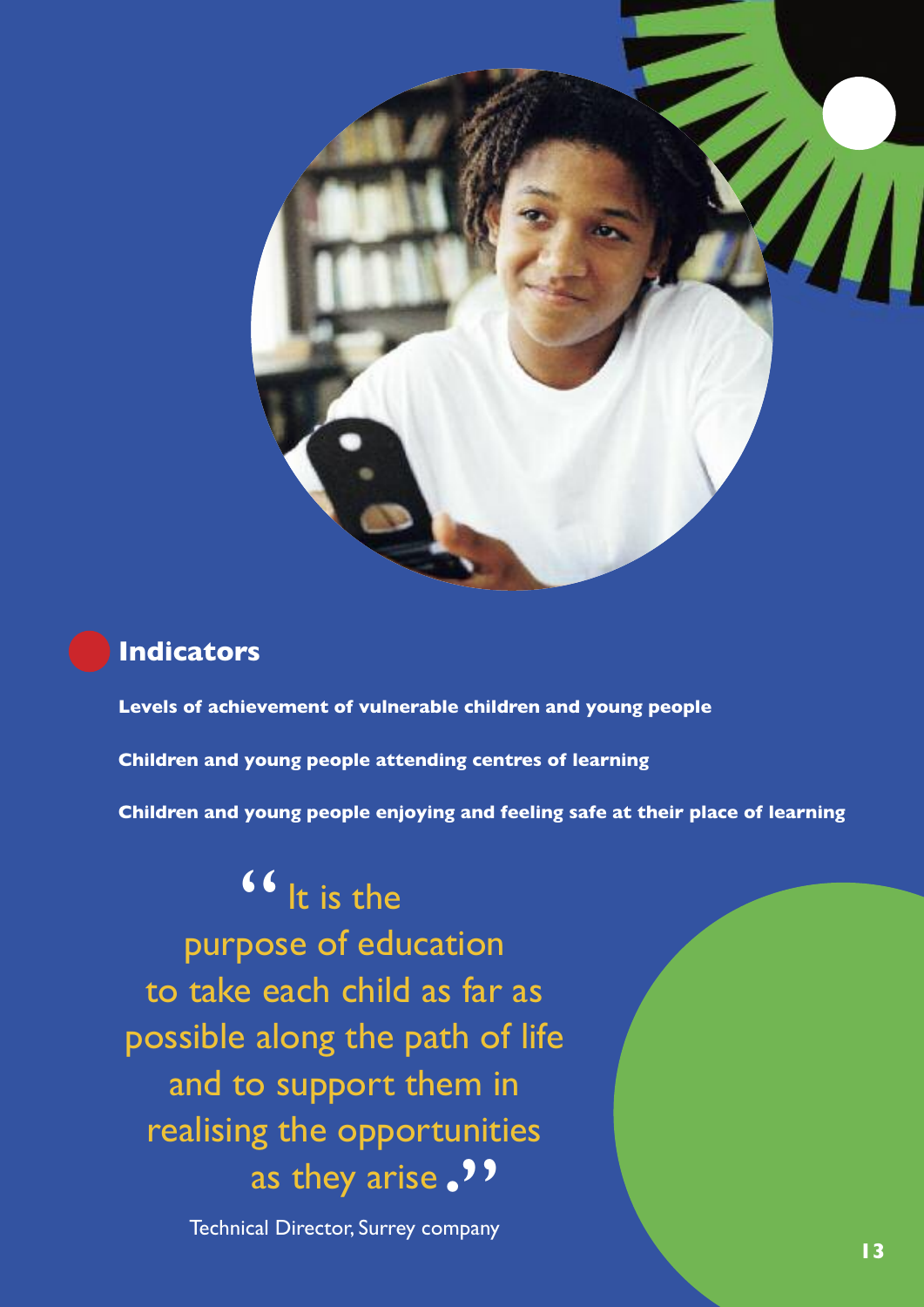# Workforce and continuing p r o f e s s i o n a l d e v e l o p m e n t

The high quality of Surrey's learning provision will be rooted in attracting and retaining the best professionals. Partners will work together to ensure that professional support and the right incentives are in place so that the entire workforce is highly regarded and respected.

Surrey will be acknowledged as a leader in the professional development of its workforce. Centres of learning will be skillful in developing a broad range of roles to reflect changing responsibilities, new ways of working and extended service provision. Professionals will follow different paths depending on their strengths and interests, with business and learning professionals being found in senior leadership teams.The sharing of good practice, mentoring and secondments will be encouraged to enhance individuals' skills and knowledge in the best interests of the learning communities they serve.

> There is an integrated workforce and it is recognised that, from the point of view of the child or young person, all contribute in some way to the development of their skills, knowledge and experience as they learn and develop. Creative succession planning, within learning centres and across Surrey, will inspire talented professionals to become senior managers and tomorrow's leaders.

Governors will be confident in making key decisions about the future of learning in their communities, enabled by the excellent training and support they receive.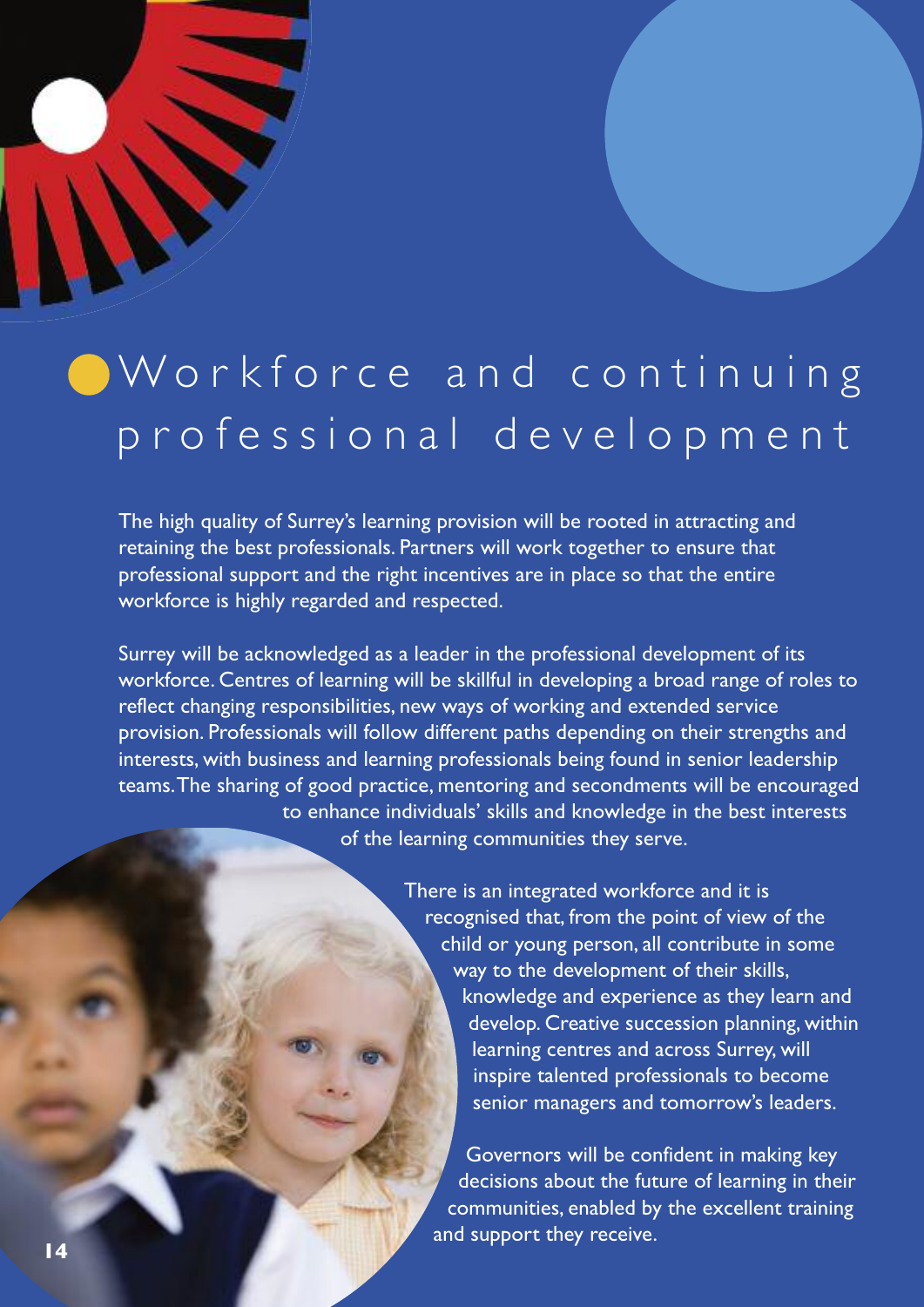

### **Indicators**

**This set of indicators is still under development but will be related to:**

**Retention of teachers in Surrey's centres of learning**

**Job satisfaction amongst Surrey's learning workforce**

**Learners' and parents' perception of the learning experience**

### I'm 66<br>t n

just motivated by wanting to become a better teacher " .

Biology lecturer, FE college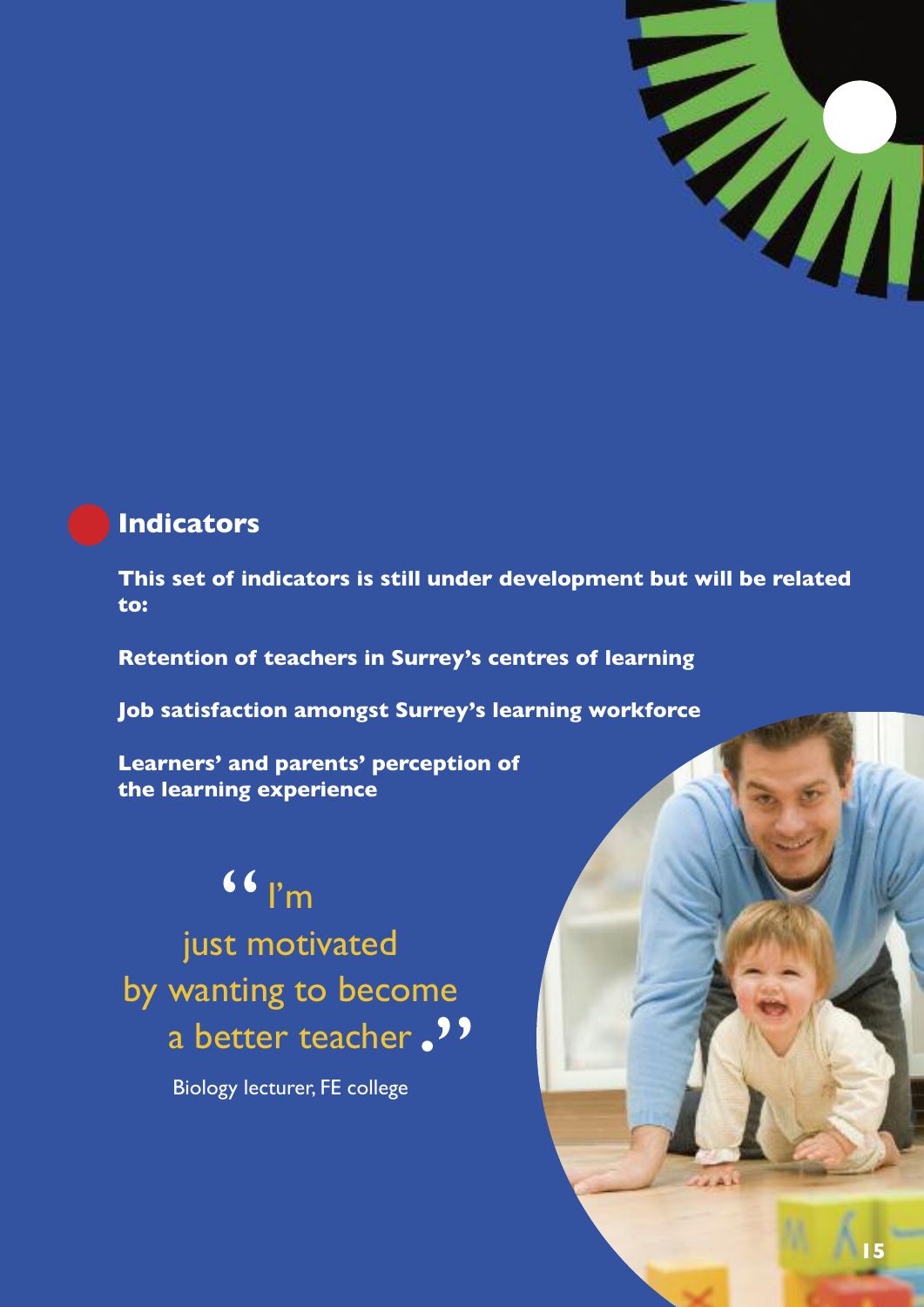# Leadership and partnership working

TheVision for Learning in Surrey will provide both a challenge and a common sense of direction among partners to move learning from 'good to great'.The vision will enable partners to embrace change and engage effectively with government at all levels.The Local Authority will take a lead role in supporting networks of partners to prioritise activities to ensure that high standards are maintained.Within the various networks there will be strong leadership at senior level so that best practice and innovation is shared.

Parents, children and young people will be fully engaged, and take a key role in decision-making and the delivery of high quality learning and care in Surrey.

A diverse range of learning providers will interact well with each other. New models of leadership and governance will emerge to shape future provision of learning and care. Centres of learning will work together with businesses and other partners to deliver attractive and varied high quality learning experience. Partners will support each other to become creative and effective places to learn and work. There will be healthy and constructive competition grounded in confidence and trust between partners.

The sharing of professionals, support staff and resources will allow settings to maximise learning and professional development opportunities.

Centres of learning will work with partners to overcome the challenges of providing secure community facilities available seven days a week, all the year round. A range of services including, parental support, adult learning, health and cultural facilities will be made available.These sites will benefit from a creative mix of public, private and voluntary sector investment so that Surrey can rightly claim that it has excellent, sustainable provision for all.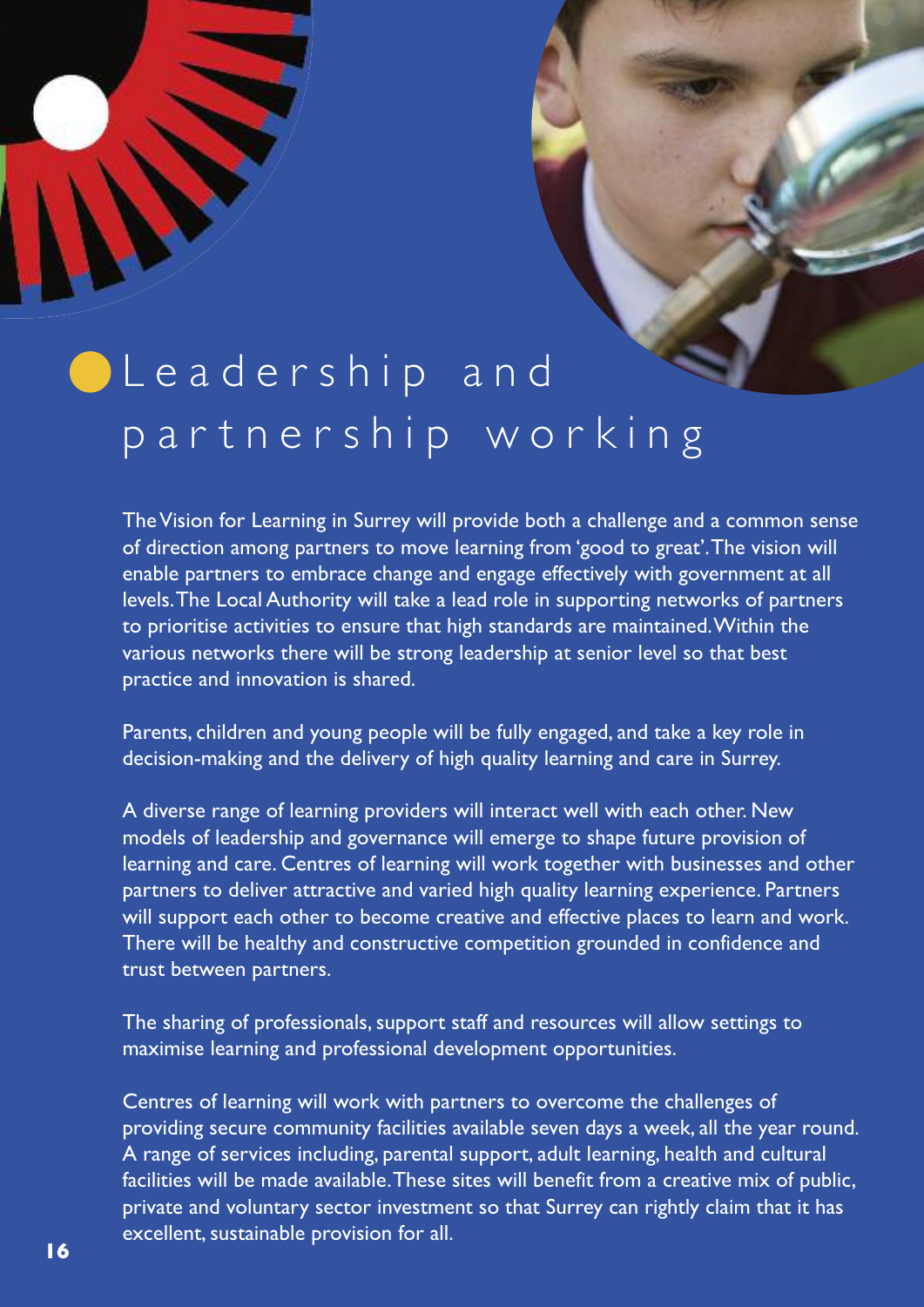**CE** The most <sup>66</sup> The most<br>important qualities in our business are communication, influencing, teamwork and<br>| leadership . leadership.

Head of Sales and Marketing, Surrey based company

#### **Indicators**

**This set of indicators is still under development but will be related to:**

**Effectiveness of leadership and management**

**Success in delivery of the annual partnership development priorities**

**The perception of organisations' individual and collective leadership**

" difference across . **Together** we will make a Surrey

Select Committee Member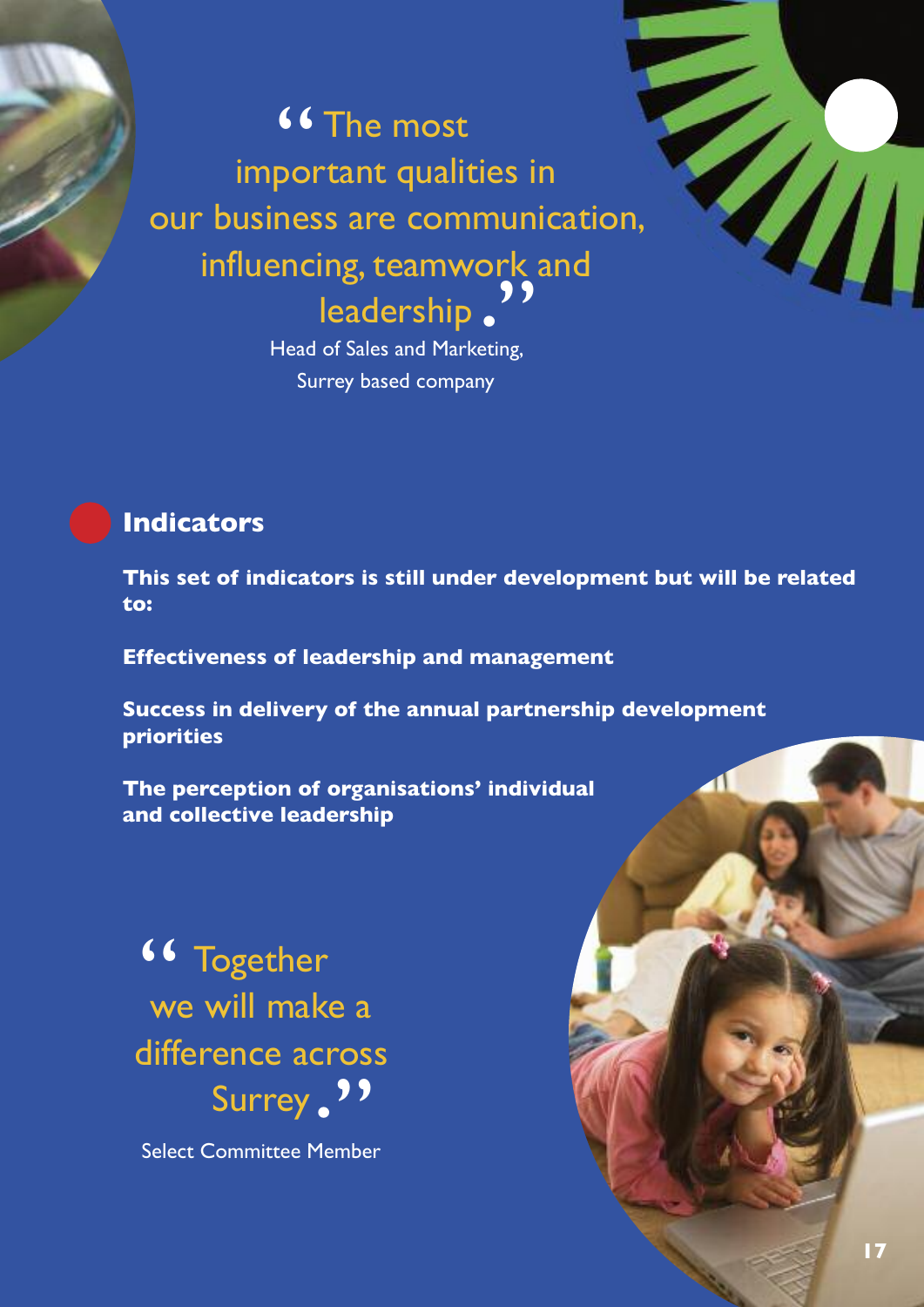

### **S** From Vision to action

New arrangements have been put in place to oversee the delivery of Surrey's Vision for Learning.This will be achieved through partnership working and a shared commitment to focus upon agreed priorities over a three-year rolling programme of improvement and development.

There are three elements to these new arrangements:

- **Learning Strategy Network and Conference**
- **Surrey Learning Strategy Programme Board**
- **Delivery groups**

The Learning Strategy Programme Board, chaired by the Executive Member for Schools, Children andYouth Services, will oversee implementation of a three-year action plan. Membership of the board will include key commissioning organisations, together with wide-representation from Surrey's learning community.The Board will use existing forums, partnerships and delivery groups to recommend priorities, deliver improvement programmes and monitor progress.

As a result of these arrangements it is intended there will be a reduction in the number of learning groups and meetings across the county.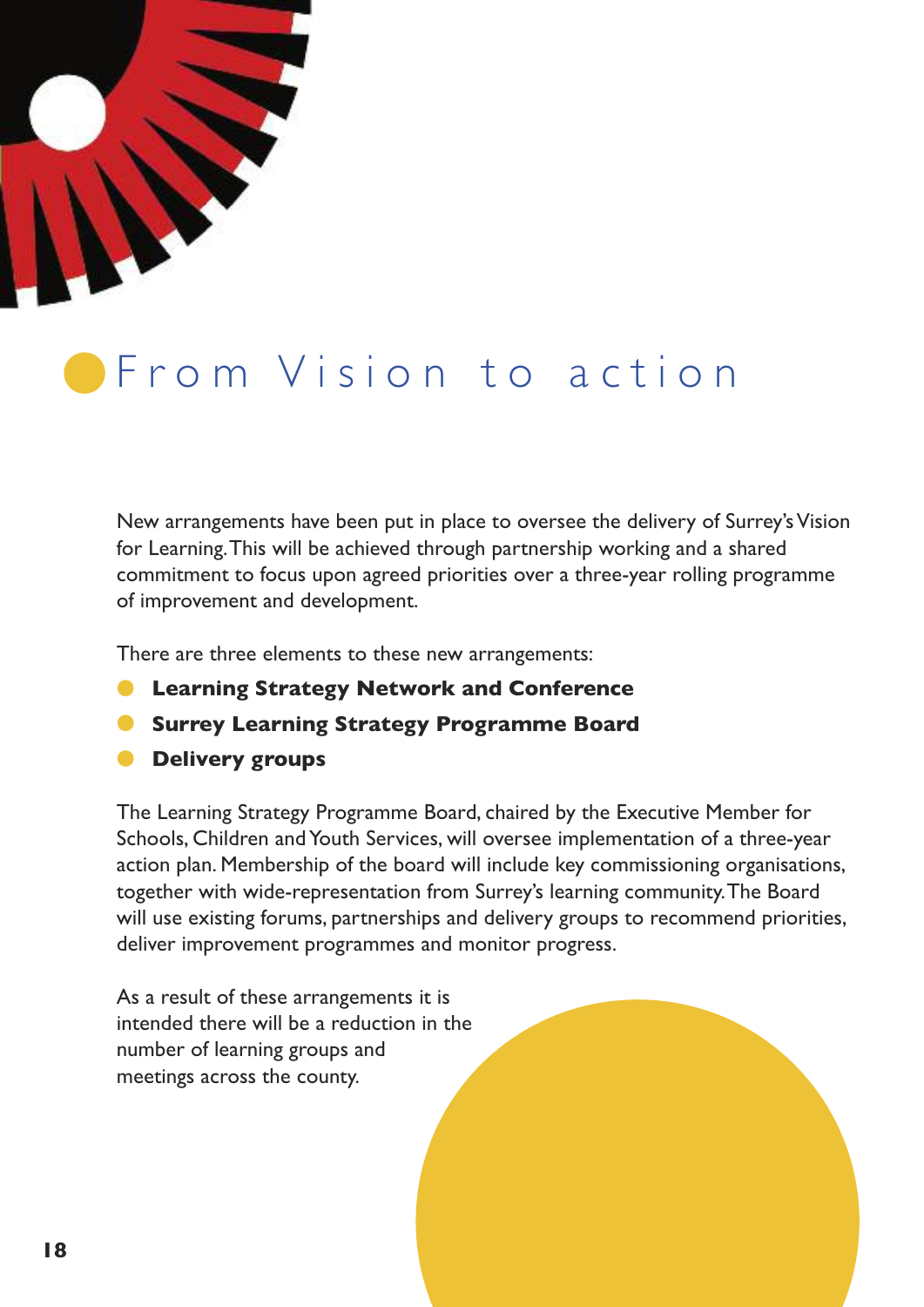# Organisations endorsing the Vision

It is important that organisations within the learning community endorse the Vision for Learning. Endorsing theVision demonstrates that it represents a broad consensus of aspiration across Surrey and sends a clear message to commissioning organisations that the vision should act as a touchstone for policy, strategic thinking and planning. It also confirms a commitment to a common sense of direction for learning.

As of 1 December 2008, representatives of the following organisations have already given their endorsement to the vision.

- Association of Learning Providers in Surrey
- Dioceses
- Joint Schools Phase Council
- Learning and Skills Council
- Primary Schools Phase Council
- Secondary Schools Phase Council
- Special Schools Phase Council
- Surrey Chamber of Commerce
- Surrey County Council
- Surrey County Council Trade Unions
- Surrey Economic Partnership
- Surrey Governors Association
- Surrey Police

The following organisations are being invited to formally endorse Surrey's Vision for Learing in 2020.

- Surrey Colleges Forum
- Surrey Primary Care Trust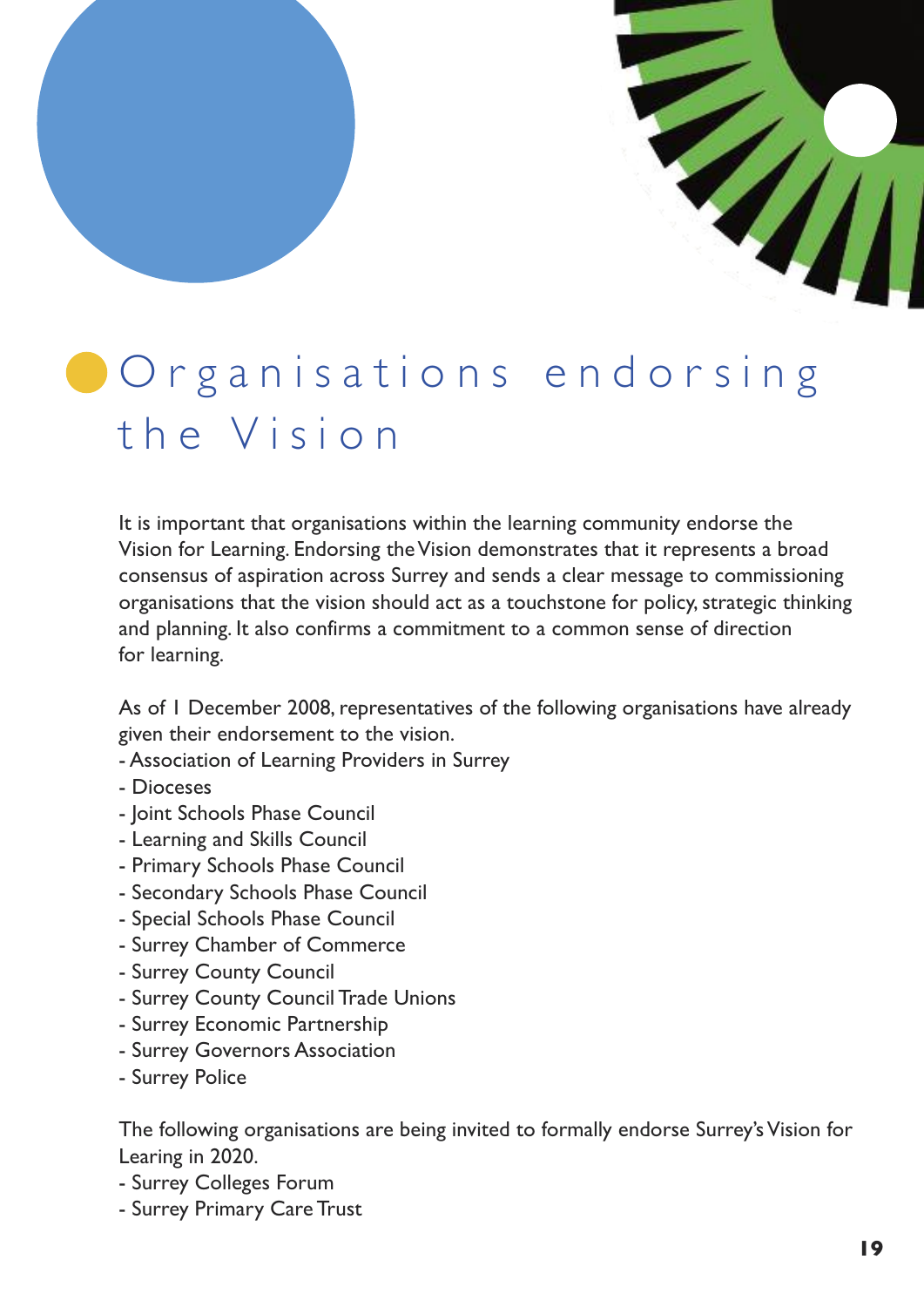

# O G l o s s a r y

**The vision covers learning for children and young people aged 0-19 and those up to the age of 25 with learning disabilities**

**'Learning' is a phrase used in connection with centres of learning and activities that contribute to an individual's learning such as:**

**Businesses** Colleges and sixth form colleges Early years centres Experiential learning Infant schools Junior schools Primary schools Secondary schools Special schools Training placements Work-based learning Alternative centres of learning such as libraries, museums, theatres, parks and play areas



**'Partners' is a phrase used to refer to the organisations and individuals that work together to deliver and support learning, such as: Businesses Dioceses** Governors Learning and Skills Council Parents/carers **Police** Primary Care Trust Surrey Chambers of Commerce Surrey Economic Partnership Voluntary groups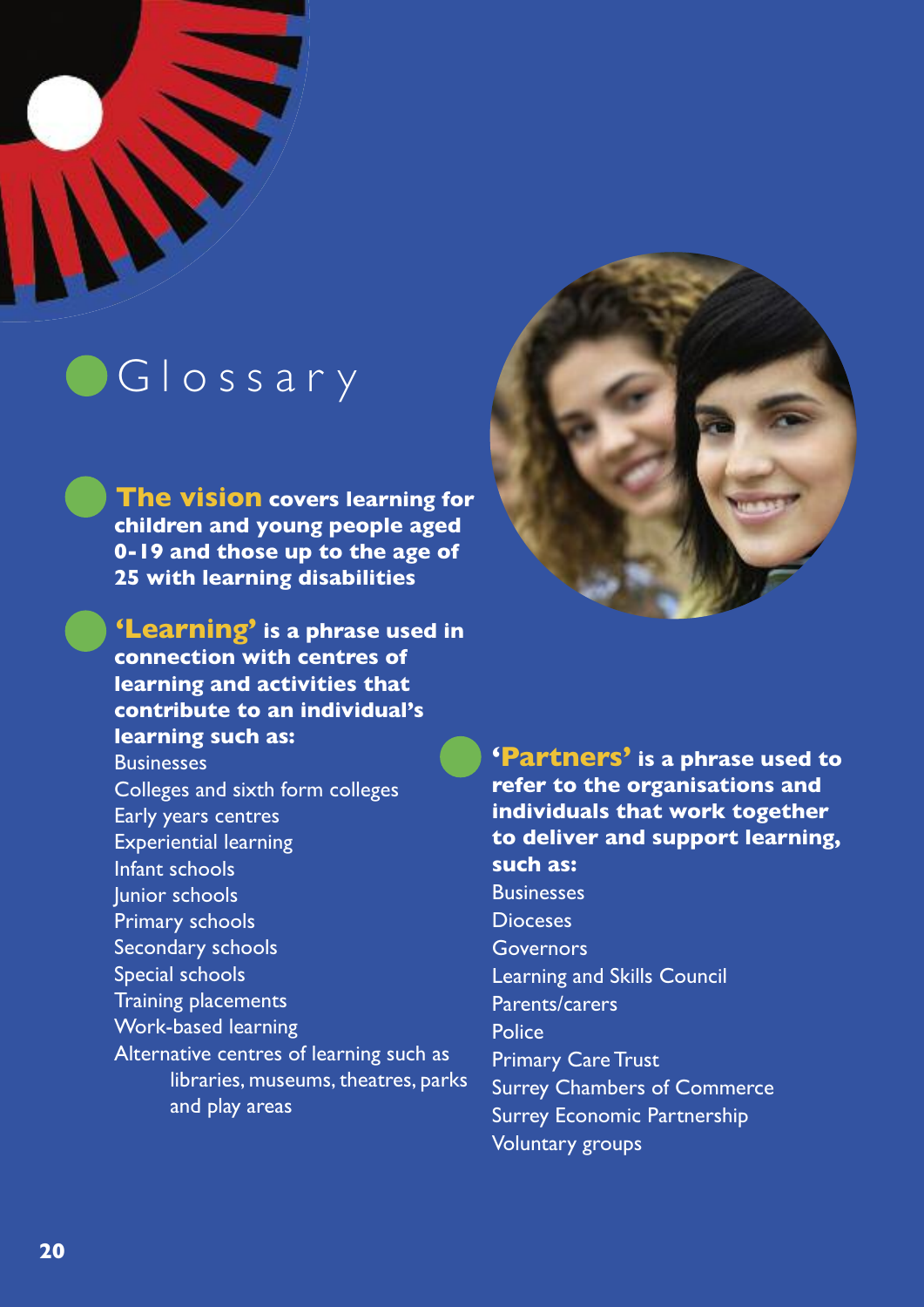

#### **'Workforce' in this document refers to learning and support professionals such as:**

Administrators **Assessors Bursars Caretakers Cleaners** Community police officers **Cooks Counsellors** Early years practitioners Head teachers and members of their management team Learning support teachers Learning support assistants **Lecturers Mentors** Principals/CEO's and members of their management team

School nurses Special education needs coordinators **Teachers** Teaching assistants **Technicians Trainers Tutors** Workplace learning providers Other learning professionals eg those working for Surrey County Council such as educational psychologists

It is recognised that, especially from the point of view of a child or young person, all of these professionals contribute in some way to their skills, knowledge and experience as they learn and develop.

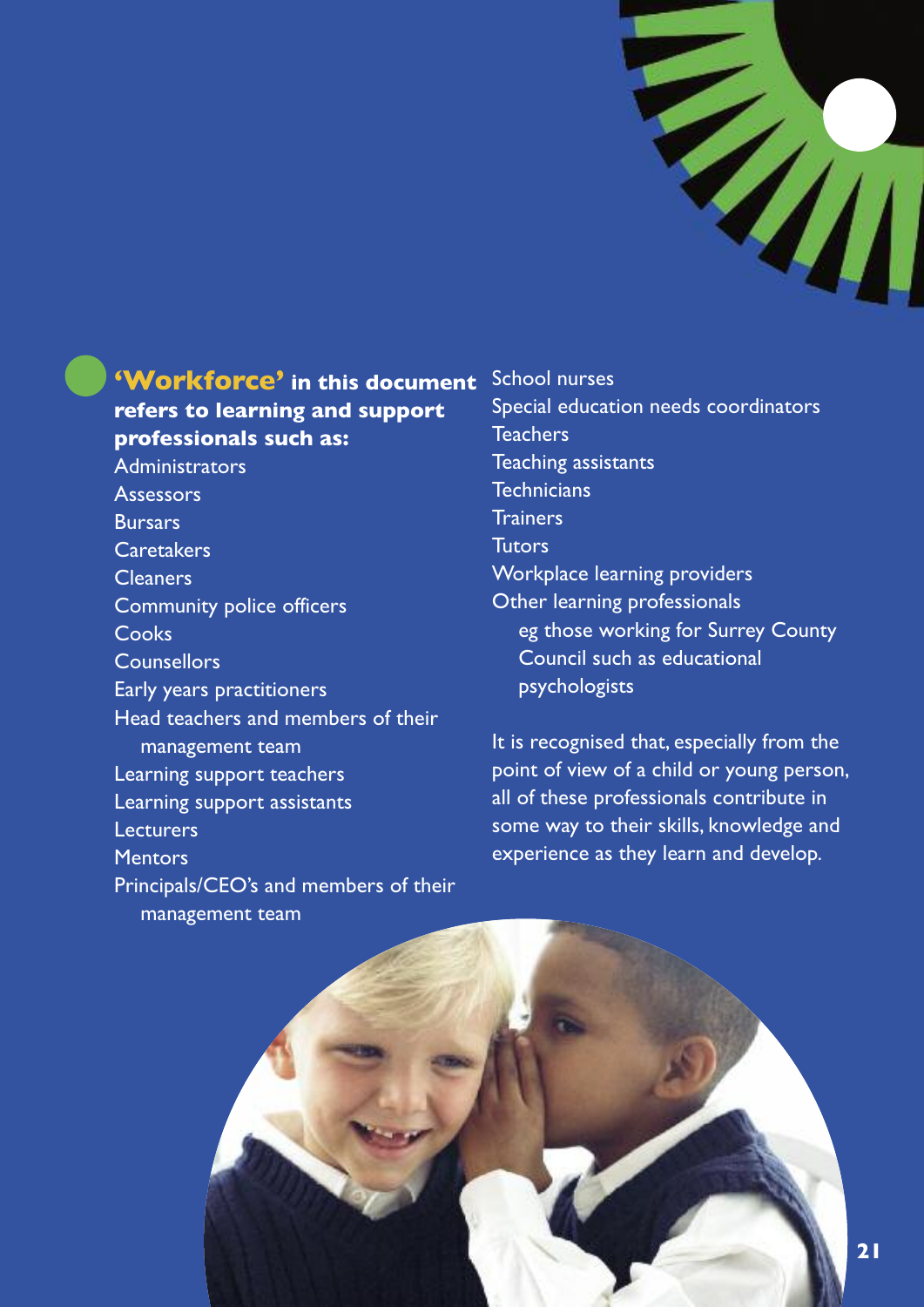

# Learning in Surrey 2008

### **Population**

There are approximately 262,400 children and young people of 0-19 years old living in Surrey.

Over 18,000 children and young people live in deprived wards and 17,200 have unemployed parents.

There are currently 5,216 children and young people with a statement of Special Educational Need in Surrey.

There are around 790 children in care in Surrey.



Around 11,000 children and young people in Surrey schools are identified as being gifted and talented.

Children from ethnic minority communities make up nearly 15% of the school population and speak over 120 different languages.

### **Provision**

Surrey has 140,450 students in maintained schools attending 4 nurseries, 314 primary schools, 53 secondary schools, 23 special schools and 13 pupil referral units. Surrey has 31 sixth forms in schools, 5 sixth form colleges and 4 general FE colleges.

Around 21% of the school population in Surrey attend school in the independent sector.

Sixty-one percent of Surrey's schools offer extended services.

Thirty-five percent of primary and 21% of secondary schools have a Christian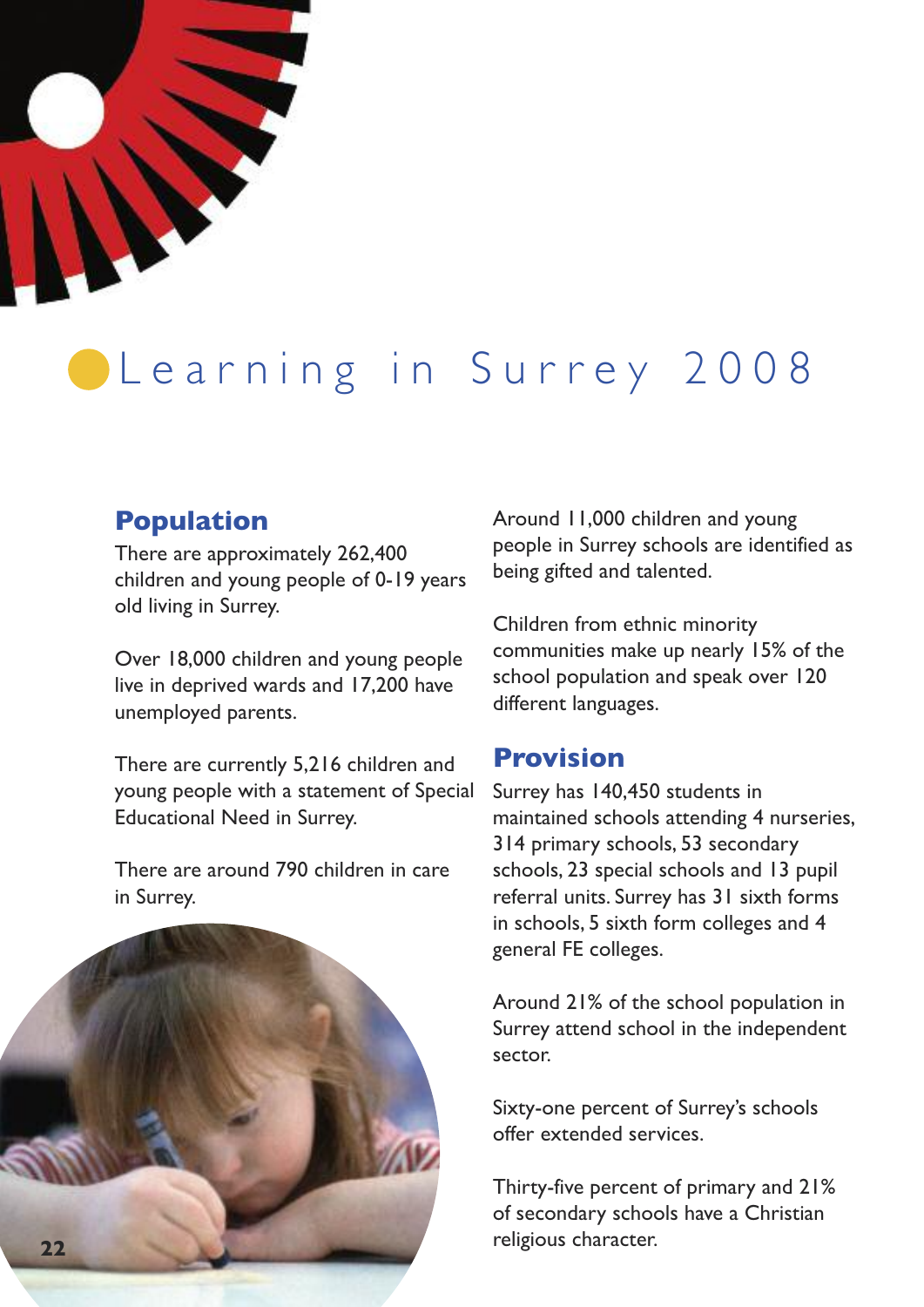Seventy-nine percent of Surrey's secondary schools have specialist schools status, with technology being the most prevalent.

There are 51 designated Children's Centres across Surrey delivering a range of early years services in response to local need\*.

Approximately 45% of young people progress onto Higher Education.

 $\overline{\prime}$ 

### **Performance**

Surrey provides a high standard of education with academic attainment being well above the national average at foundation stage and all key stages.

In 2006/07 Surrey permanently excluded 0.14 of the school population, above the national average of 0.12 and Surrey's statistical neighbours<sup>\*\*</sup> average of 0.13.

Post-16 participation in Surrey is in line with national trends. Only 3% of 16-18 year olds are Not in Employment, Education or Training (NEET).

There is a rolling programme for the opening of Children's Centres.

\*\* From 2007 onwards Surrey's Statistical Neighbours are: Bedfordshire, Bracknell Forest, Buckinghamshire, Cambridgeshire, Hampshire, Hertfordshire, Oxfordshire,West Berkshire,Windsor and Maidenhead, Wokingham.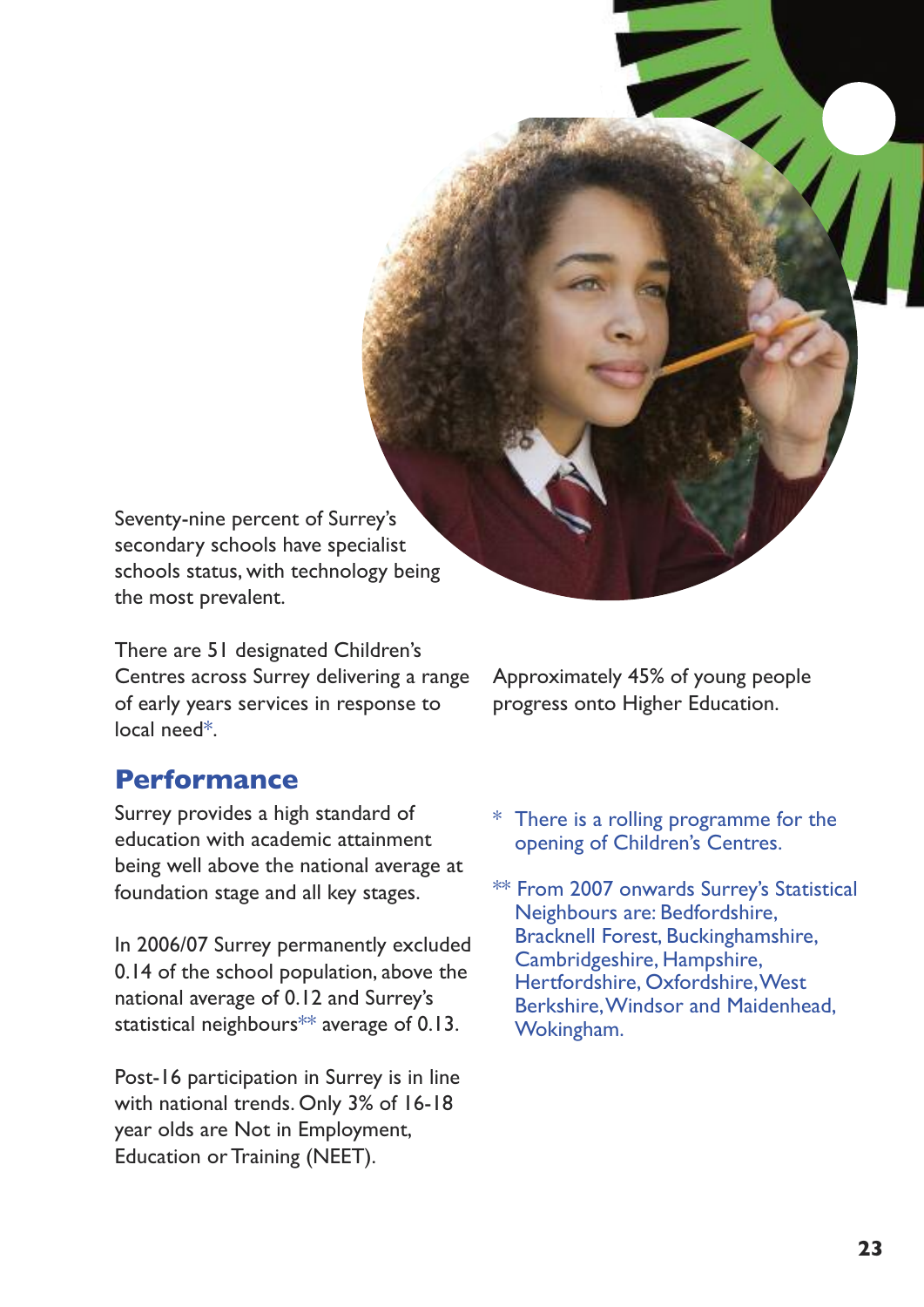

# **For further information**

Should you wish to find out more about the vision, or the arrangements, which have been put in place to oversee its delivery, please contact:

Frank Offer Lead Policy and Public Affairs Manager Learning and Children's Development Surrey County Council Telephone 020 8541 9507 E-mail: frank.offer@surreycc.gov.uk

Peter-John Wilkinson Strategic Lead of School Commissioning and Leadership Surrey County Council Telephone 020 8541 9907 E-mail: peterjohn.wilkinson@surreycc.gov.uk